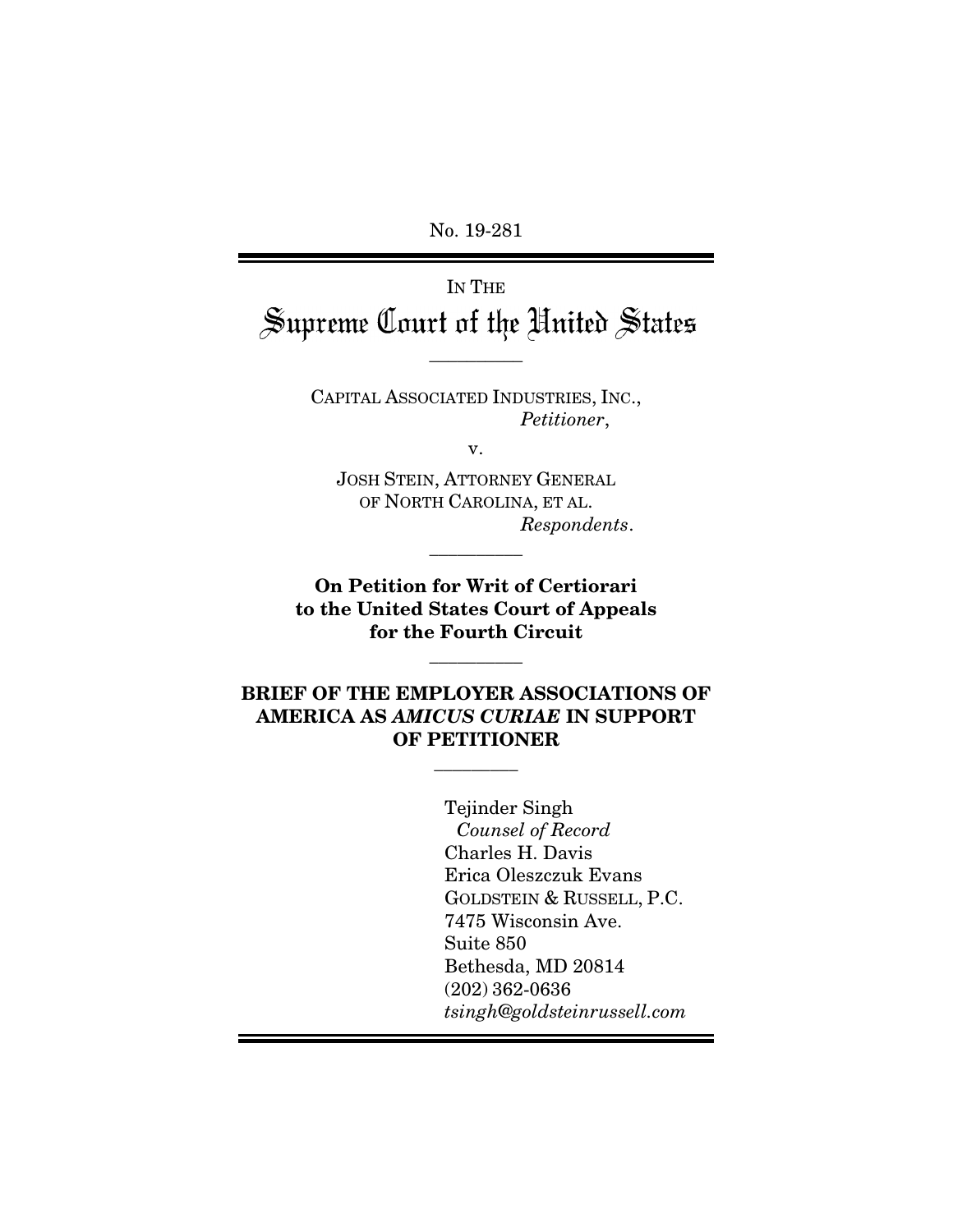# TABLE OF CONTENTS

| I. THE QUESTIONS PRESENTED ARE IMPORTANT TO<br>EMPLOYERS NATIONWIDE, AND ESPECIALLY<br>II. THE FOURTH CIRCUIT'S DECISION IS WRONG.  12<br>A. The Fourth Circuit's Decision Contravenes<br>B. The Fourth Circuit's Policy Concerns Do |  |  |
|--------------------------------------------------------------------------------------------------------------------------------------------------------------------------------------------------------------------------------------|--|--|
|                                                                                                                                                                                                                                      |  |  |
|                                                                                                                                                                                                                                      |  |  |
|                                                                                                                                                                                                                                      |  |  |
|                                                                                                                                                                                                                                      |  |  |
|                                                                                                                                                                                                                                      |  |  |
|                                                                                                                                                                                                                                      |  |  |
|                                                                                                                                                                                                                                      |  |  |
|                                                                                                                                                                                                                                      |  |  |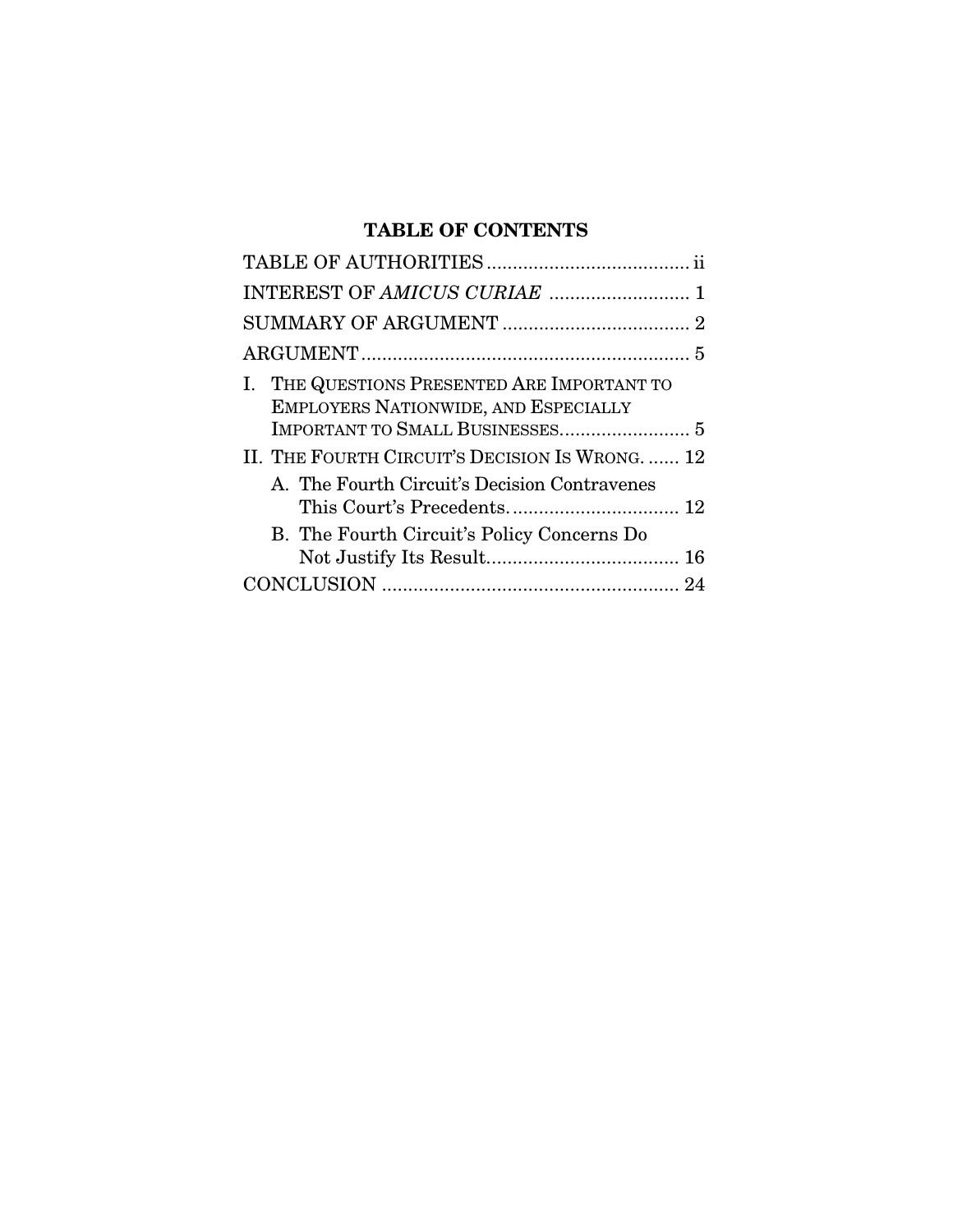## TABLE OF AUTHORITIES

## Cases

| Bhd. of R.R. Trainmen v.                           |
|----------------------------------------------------|
| Virginia ex rel. Va. State Bar,                    |
|                                                    |
| $NAACP$ v. Button,                                 |
|                                                    |
| Nat'l Inst. of Family & Life Advocates v. Becerra, |
| In re Primus,                                      |
|                                                    |
| United Mine Workers of Am. v.                      |
| Ill. State Bar Ass'n,                              |
|                                                    |
| United Transp. Union v. State Bar of Mich.,        |
|                                                    |

# Constitutional Provisions

### Statutes

## Rules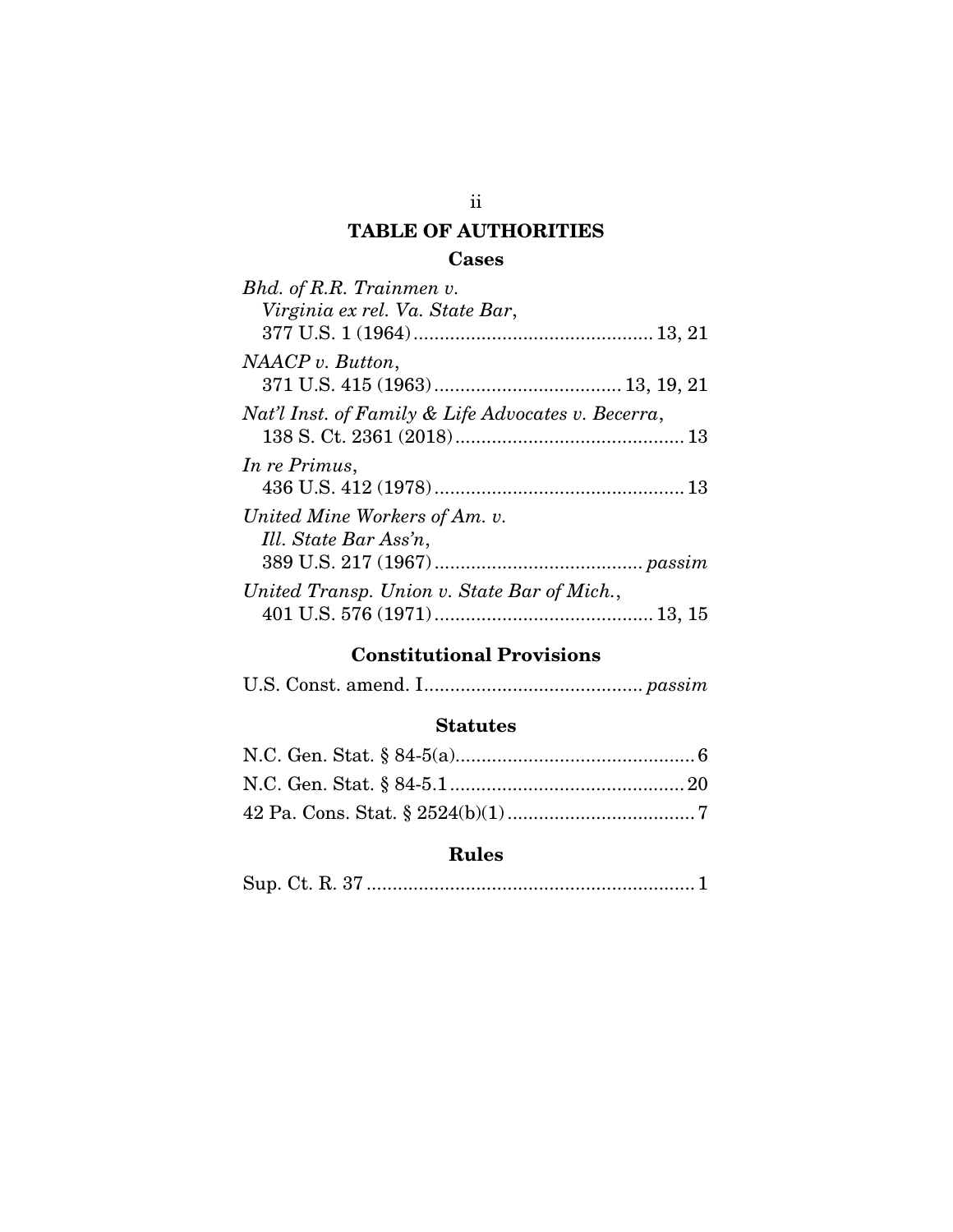## Other Authorities

| ABA Task Force on the Model Definition of the                                       |
|-------------------------------------------------------------------------------------|
| Practice of Law, Report (2003),                                                     |
| https://www.americanbar.org/content/dam/                                            |
| aba/administrative/professional_                                                    |
| responsibility/model-def_migrated/taskforce_                                        |
|                                                                                     |
| Dep't of Justice & Fed. Trade Comm'n,                                               |
| Comments on Proposed Definition of the                                              |
| <i>Practice of Law</i> (Jan. 25, 2008),                                             |
| https://www.justice.gov/sites/default/files/atr/                                    |
|                                                                                     |
|                                                                                     |
| Dep't of Justice & Fed. Trade Comm'n,<br>Comments on the American Bar Association's |
|                                                                                     |
| Proposed Model Definition of the Practice of                                        |
| $Law$ (Dec. 20, 2002), https://www.justice.gov/                                     |
| sites/default/files/atr/legacy/2008/03/26/                                          |
|                                                                                     |
| EAA, Vision & Mission,                                                              |
| https://www.eaahub.org/vision_mission                                               |
|                                                                                     |
| Neil M. Gorsuch, A Republic, If You Can Keep It                                     |
|                                                                                     |
| Neil M. Gorsuch, Access to Affordable Justice,                                      |
|                                                                                     |
|                                                                                     |
| U.S. Small Bus. Admin. Office of Advocacy,                                          |
| 2018 Small Business Profile,                                                        |
| https://www.sba.gov/sites/default/files/                                            |
| advocacy/2018-Small-Business-Profiles-                                              |
|                                                                                     |

## iii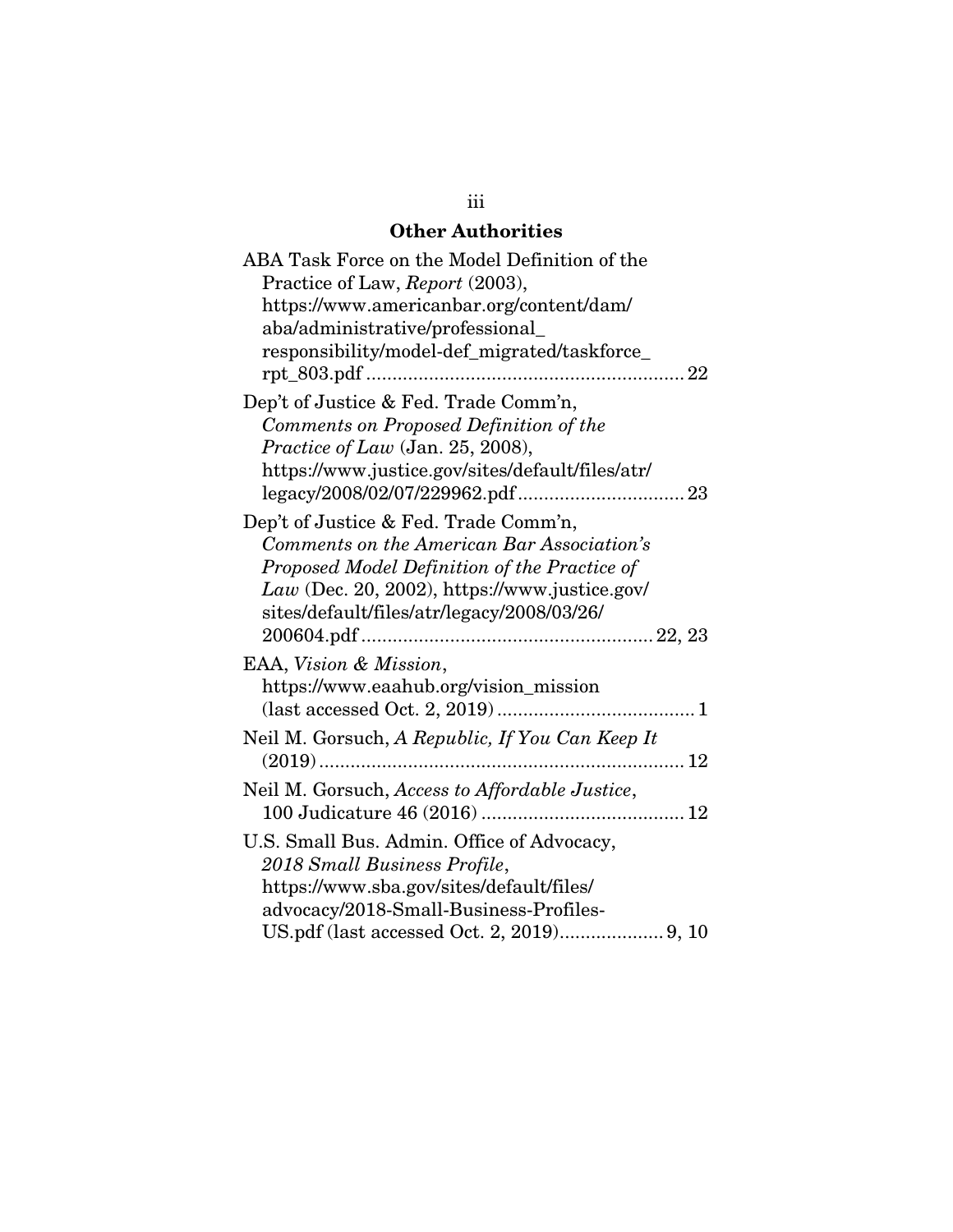#### INTEREST OF *AMICUS CURIAE*<sup>1</sup>

*Amicus curiae* Employer Associations of America (EAA) represents and advocates for the interests of its member employer associations (EAs) across the United States. EAs, such as petitioner Capital Associated Industries, Inc. (CAI), provide human resources guidance to employers, helping them to maximize the performance of their businesses in a cost-effective manner. EAA's core purpose is to provide "a dynamic forum for collaboration, leadership, and knowledge through a powerful national alliance" of EAs, and by coordinating and distributing information to EAs through annual conferences and national surveys.<sup>2</sup> EAA's membership includes EAs with offices in 23 States representing members in all 50 States.

EAA supports its members' attempts to use inhouse attorneys to provide low-cost legal guidance to employers for the day-to-day employment issues that frequently arise for businesses. State unauthorized practice of law statutes (UPLs) that prohibit not-forprofit membership organizations from providing legal advice to their employer-members burden employers' First Amendment rights of association and speech. EAA therefore urges this Court to grant certiorari and hold that not-for-profit associations like petitioner

1

<sup>1</sup> Pursuant to Supreme Court Rule 37, counsel for *amicus* represents that they authored this brief in its entirety and that none of the parties or their counsel, nor any other person or entity other than *amicus* or their counsel, made a monetary contribution intended to fund the preparation or submission of this brief. All parties have consented to the filing of this brief, and counsel for all parties received timely notice of *amicus*' intent to file this brief.

<sup>2</sup> EAA, *Vision & Mission*, https://www.eaahub.org/vision\_mission (last accessed Oct. 2, 2019).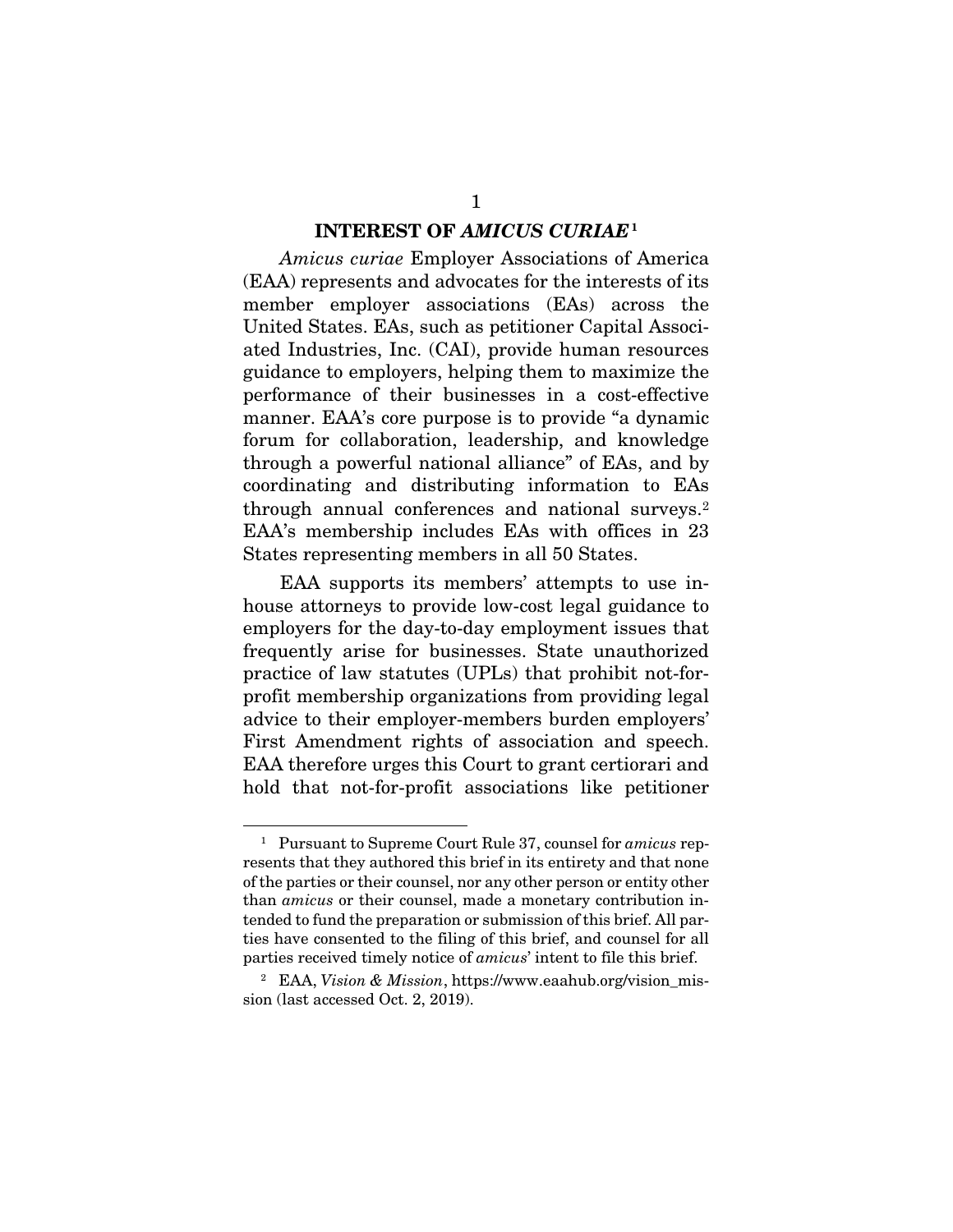may provide at least basic legal assistance that both large and small businesses throughout this country need to operate as efficiently and effectively as possible.

#### SUMMARY OF ARGUMENT

The petition explains that this case implicates a split in authority with state courts of last resort, and provides other compelling reasons to grant certiorari. This brief focuses on the importance of the questions presented, and on the ways that the Fourth Circuit misconstrued this Court's precedents to the detriment of employers, employees, and the justice system as a whole.

I. The questions presented are exceptionally important. Across the country, employers need legal services. They need help drafting basic legal documents, they need advice about how to comply with a labyrinth of state and federal employment regulations, and they need help dealing with their regulators. Many businesses cannot afford to hire their own in-house law departments or pay private law-firm rates to obtain these services. Many respond by forgoing the advice, operating at risk. Others spend the money, incurring significant costs that impose unnecessary drag on their business models.

The problem of obtaining affordable access to good legal advice is especially acute for small businesses, which are a key driver of our Nation's economic dynamism and growth. For small businesses on thin margins, the expense of private legal advice can be daunting—or even prohibitive. These businesses are the most likely to operate without consulting attorneys at all.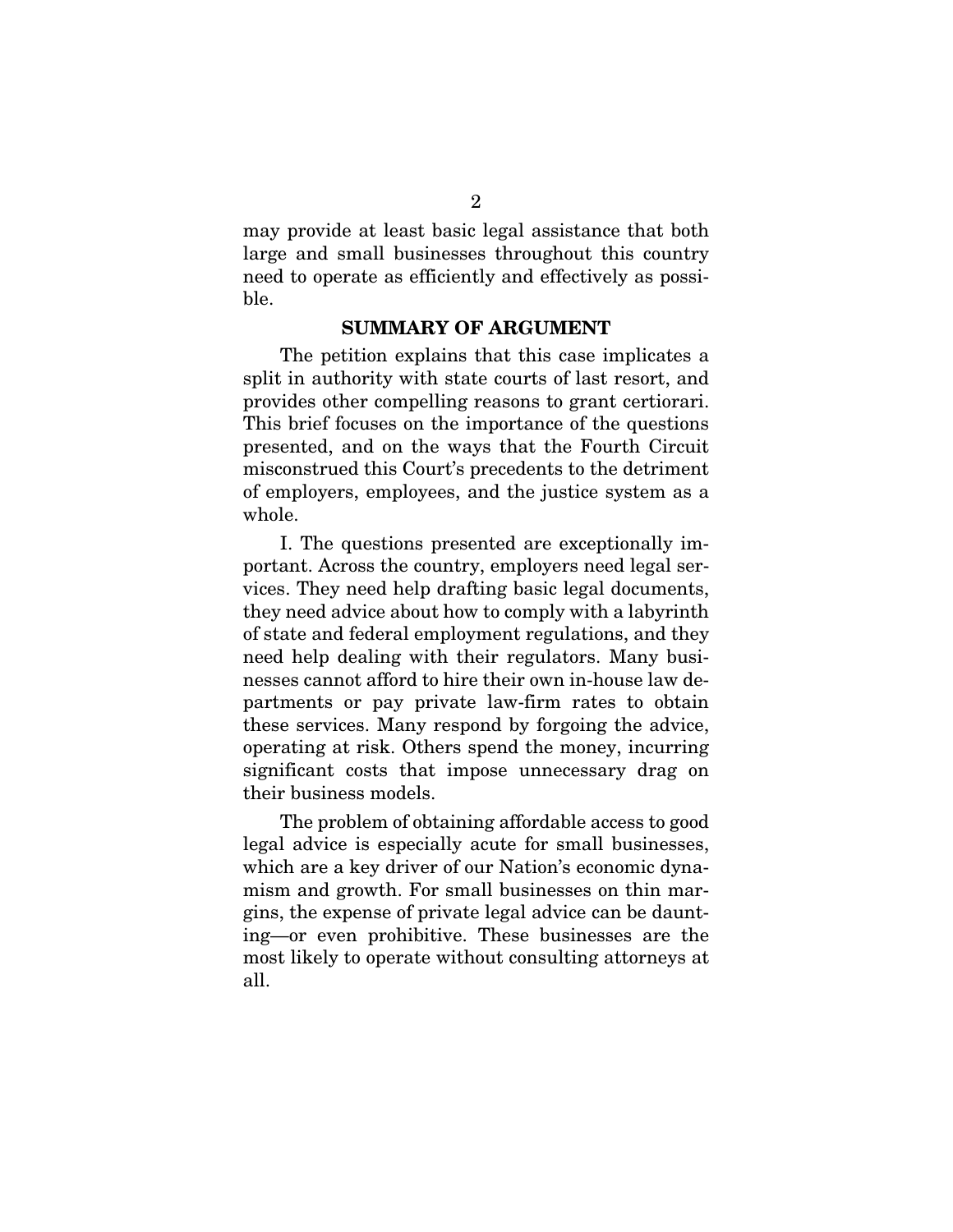That outcome serves nobody. Employers are more likely to err, employees are more likely to suffer violations, and the justice system is forced to take on the ensuing controversies. Litigators might benefit from greater attorney's fees—but everybody else suffers.

One easy solution is to recognize that not-forprofit EAs like petitioner may provide basic legal advice without running afoul of UPLs. As entities dedicated to serving their employer members, EAs are in the ideal position to monitor developments in the law and advise about best practices. EAs could easily assist in the drafting of basic legal documents, provide compliance guidance, and assist members in response to administrative inquiries. If they were able to do so, more businesses would have access to high-quality legal services, and legal problems would be solved far more quickly and efficiently. Indeed, this is already happening in a handful of jurisdictions that have not applied their UPLs to prevent this practice—with positive results.

II. Fortunately, that solution is compelled by this Court's precedents, which recognize that member associations have a First Amendment right to hire attorneys, on a salary basis, to assist their members. This Court has held, for example, that not-for-profit advocacy organizations have a First Amendment right to hire attorneys to represent their members—including not just providing legal advice, but actually litigating those members' cases. It has likewise held that labor unions have a First Amendment right to hire attorneys to represent their members in certain employment disputes. There is no principled distinction between organizations assisting employees and organizations assisting employers in this regard.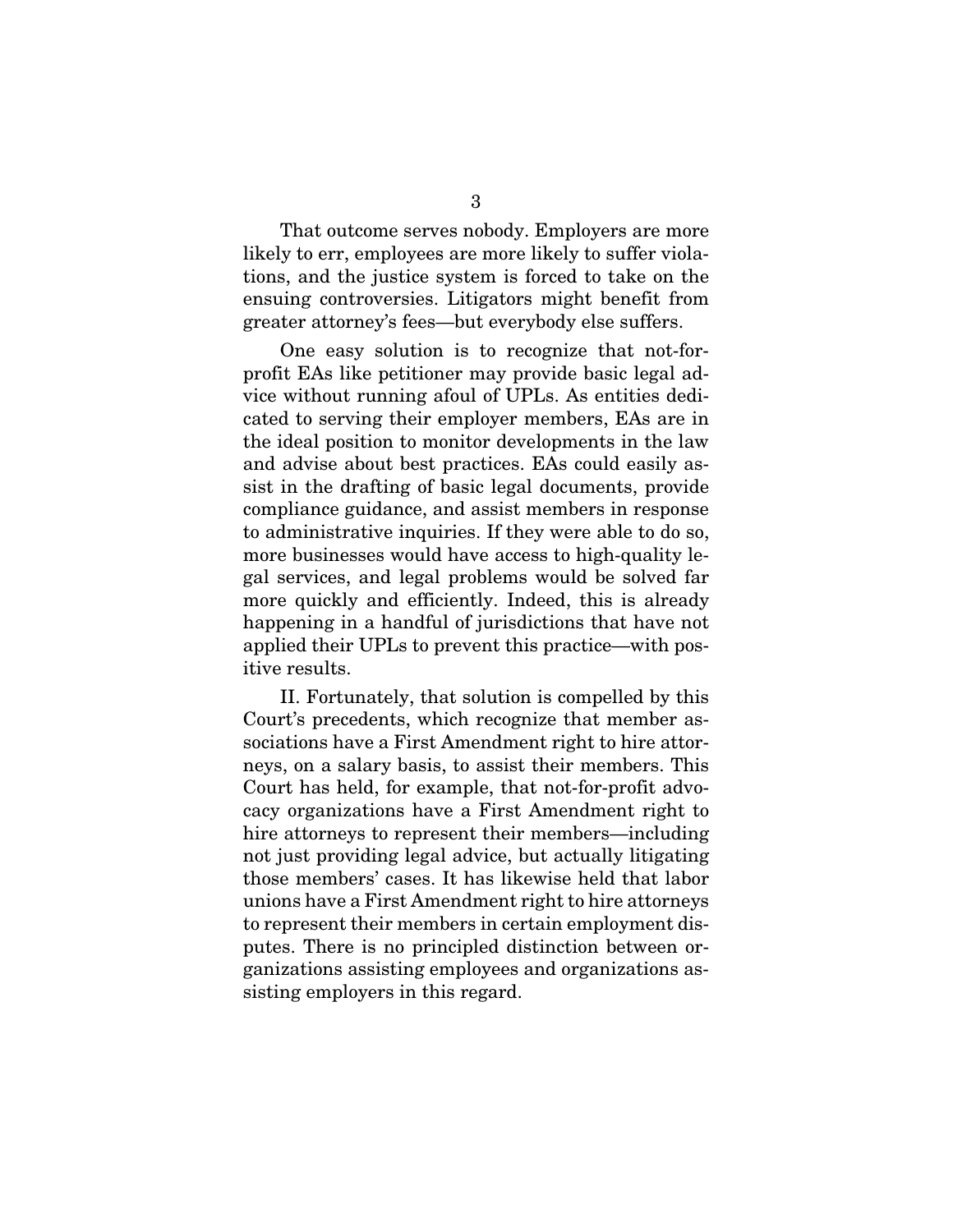The Fourth Circuit reached the opposite result by misconstruing this Court's precedents and hyping up perceived ethical concerns with EAs' provision of advice to their members. But none of these concerns justify the result in this case. The potential for a conflict of interest between an EA and its members is virtually nonexistent for three reasons. First, EAs only seek to provide relatively innocuous legal services, such as the drafting of legal documents, compliance advice, and in some cases assistance in administrative inquiries. The EA itself will have no institutional interest, distinct from its members' interest, in the conduct of that representation. Second, EAs are member-controlled, which further diminishes any prospect that an EA would provide legal advice that does not serve its members. Members can set the rates for EA-provided legal services, and can decide which services they want. Third, EA attorneys are fully regulated by their state bars and by rules of professional responsibility. If they actually act in a manner that is contrary to the interests of their clients, they can be disciplined. That discipline provides an adequate check on potential conflicts of interest, making a blanket ban on the provision of legal services by corporations unnecessary. Moreover, consistent with those professional obligations, EAs have procedures in place to prevent conflicts between themselves and members, and to prevent EA attorneys from engaging in representation that creates conflicts between different EA members.

At bottom, the continued application of UPLs to prevent not-for-profit EAs from providing limited legal services to their members infringes the constitutional rights of EAs and their members. As applied here,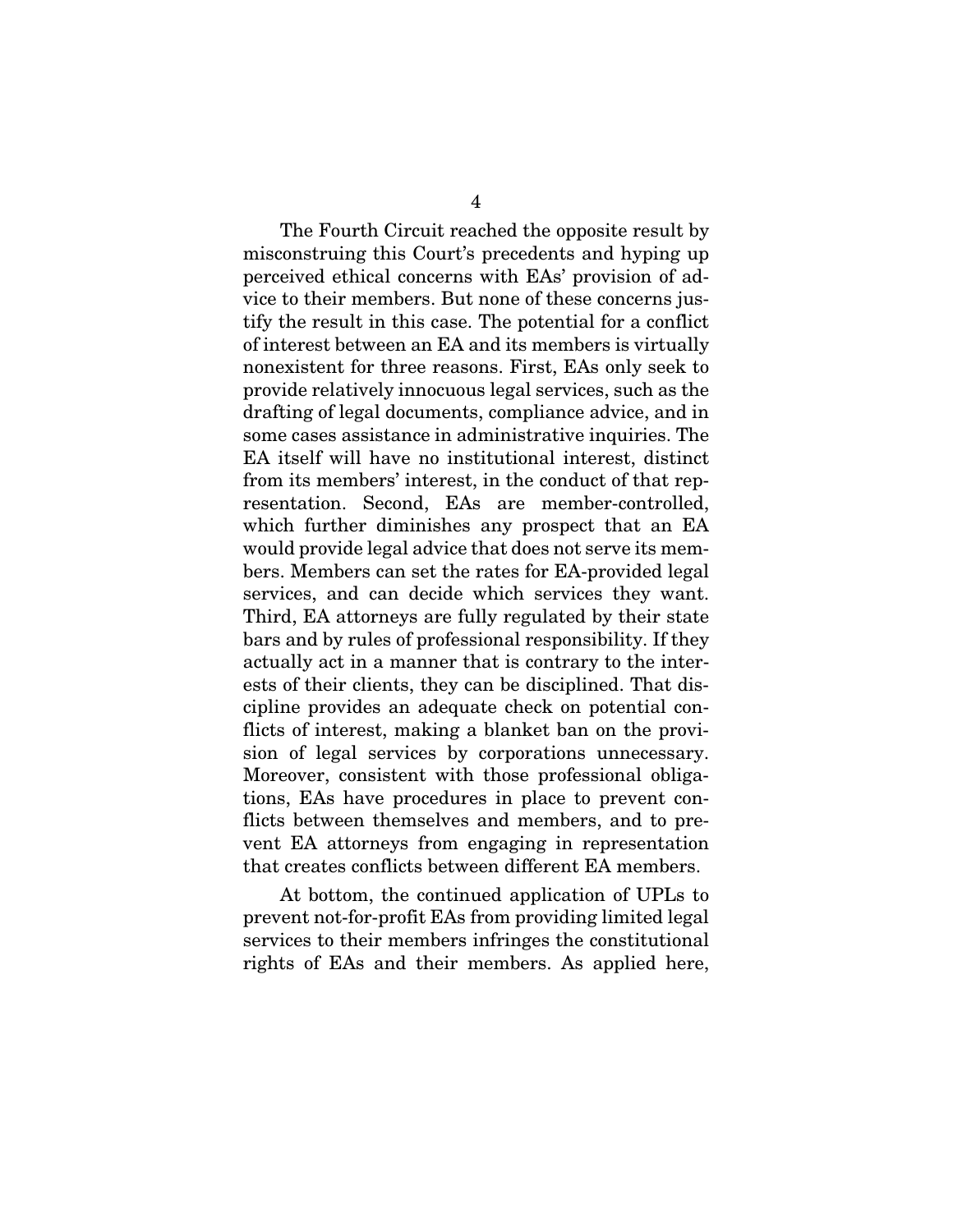these laws do not protect vulnerable clients from unethical practitioners. Instead, they protect overpriced lawyers from meaningful competition, and prevent needy clients from accessing legal services at a price they can afford. These outcomes are flatly undesirable; they certainly do not provide a compelling reason to burden the First Amendment rights of EAs and their members.

#### ARGUMENT

As the petition explains, this case presents questions of exceptional importance and implicates a split in authority. Indeed, this case is sufficiently important that it would warrant the Court's review even in the absence of a split. Employers across the country need legal advice about employment matters—but they cannot get it from the entities that are best situated to provide it because of the unconstitutional application of UPLs to this advice. There is no sound reason in law or in policy for States to discriminate against not-forprofit EAs seeking to provide legal guidance to their members when labor unions, public-interest firms, and in-house lawyers at insurers and corporations can all provide similar advice to their constituents.

I. THE QUESTIONS PRESENTED ARE IMPORTANT TO EMPLOYERS NATIONWIDE, AND ESPECIALLY IMPORTANT TO SMALL BUSINESSES.

Certiorari should be granted because unconstitutional restrictions on the provision of legal advice have a broad, nationwide economic impact. This case arises from North Carolina, but this is not a one-state problem. Nationwide, UPLs drive up the cost of basic legal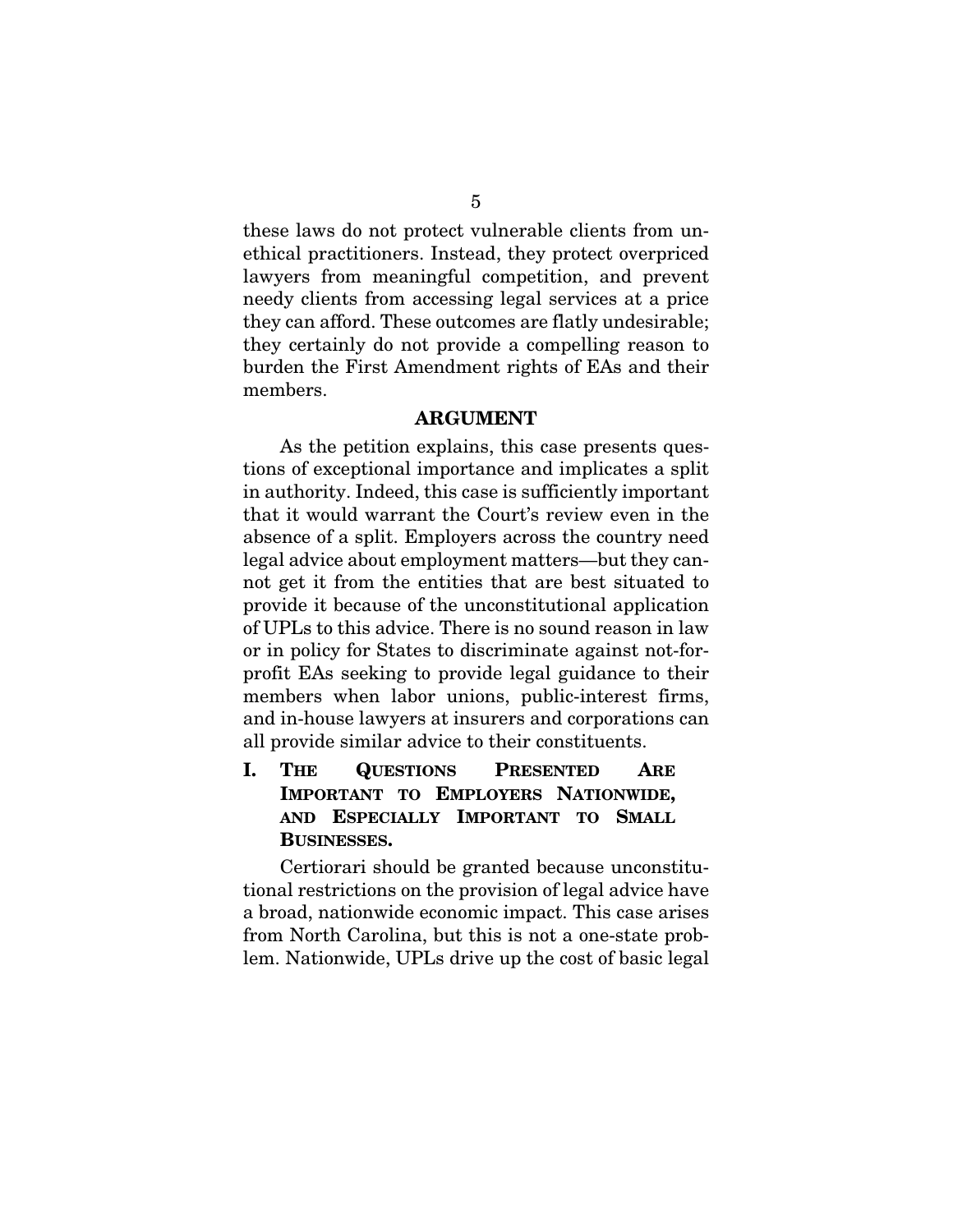advice by forcing employers to seek advice from expensive private attorneys and law firms, when attorneys working for not-for-profits like petitioner would gladly provide such advice as a service to members. Two outcomes are commonplace. First, some businesses, unable to obtain affordable legal advice, operate without it—risking compliance problems and unnecessary litigation. Second, some businesses shell out for the advice, diminishing their ability to deliver products and services at a profit. In either case, UPLs unjustifiably burden the economy, and especially small businesses.

1. EAs serve member employers across the country, in diverse sectors of the economy. EAs are member-centric organizations formed by like-minded employers who organize for their mutual benefit. By pooling their resources to organize an EA, members strive to obtain access to the best possible advice for dealing with an increasingly complex business climate.

EAs most directly assist their members by providing advice and support for the sorts of management and employment issues that commonly arise in the workplace setting. Pet. 6-9. Members receive this service in exchange for payment of annual dues. But state UPLs force EAs to stop providing support when members ask questions that would require an answer that could fit within the vague definition of "legal advice." Pet. 6-10.

In North Carolina, for example, N.C. Gen. Stat. § 84-5(a) prevents corporations, including their attorney employees, from practicing law unless those corporations are professional corporations owned exclusively by lawyers. EAs are required to end communications with members when further discussion could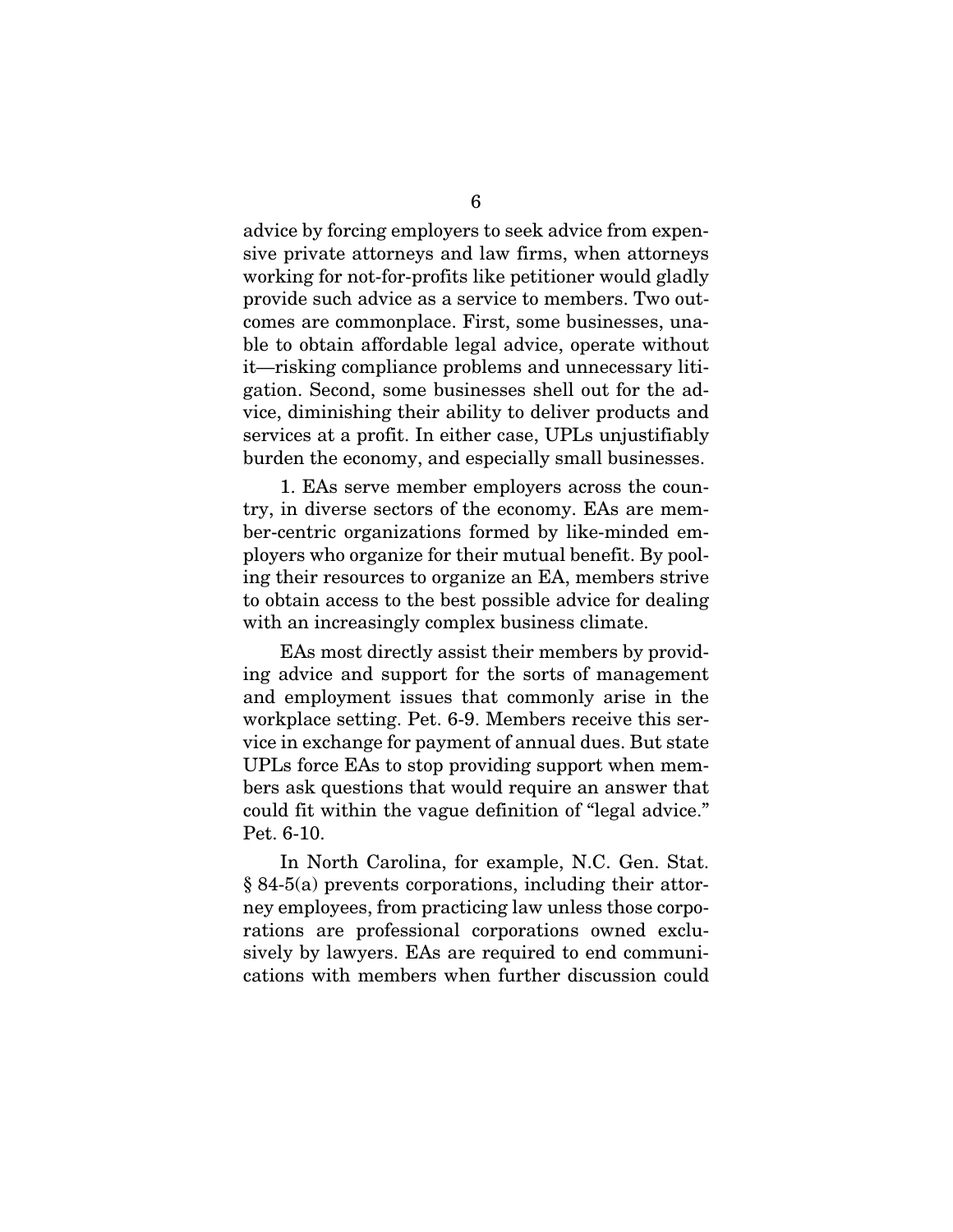potentially meet the definition of legal advice, and recommend that the member contact a private attorney to answer their questions, even if those questions involve the sorts of rote issues that many businesses face every day. Other UPLs work the same way. Across the nation—with a few exceptions—these UPLs handcuff not-for-profit EAs and prevent EAs from providing support that employers need to most efficiently run their businesses. *See* Pet. 13 (citing relevant statutes); Pet. App. 3a n.1 (explaining that "[a]lmost all" States restrict the practice of law by corporations).<sup>3</sup>

For example, EAs would like to assist members drafting basic legal documents, such as employment contracts, non-disclosure and non-compete agreements, and separation and release agreements. Although member-employers differ in size and scope, templates developed by an EA would provide an ideal starting point that would include most of what each employer would need. The EA could then assist the employer with tweaking the template to fit that employer's specific needs, all as part of the package of benefits each employer receives in exchange for paying annual dues.4 Many UPLs prohibit this type of tweaking.

<sup>3</sup> Pennsylvania allows all unincorporated nonprofit associations to practice law. 42 Pa. Cons. Stat. § 2524(b)(1). A handful of other States have tacitly permitted trade associations to provide limited legal advice under their UPL statutes. C.A. J.A. 181-82, 197-98, 213-24. And most States permit *certain* not-for-profit organizations, such as public interest groups and unions, to practice law even under broad UPLs that otherwise would cover those entities.

<sup>4</sup> Depending on the complexity and time needed to tailor these templates to an employer's specifications, EAs could charge an additional, small fee—as set by the members themselves—that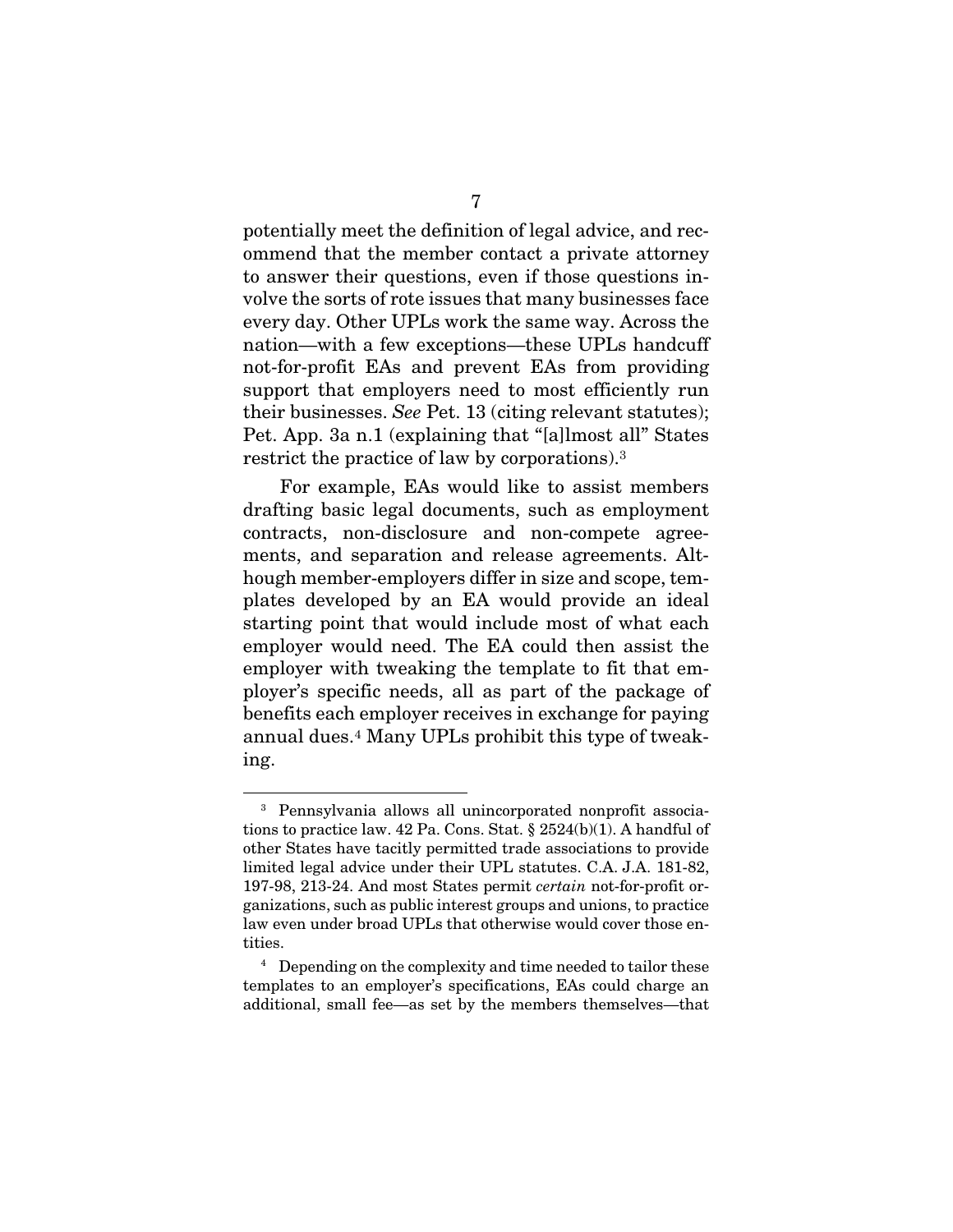Additionally, EAs would offer their members more detailed guidance on compliance with employment and labor law and regulations. Most attorneys employed by EAs are experts at interpreting the (sometimes) byzantine collection of employment and labor laws and regulations created by a variety of agencies—providing obvious value to their members. Further, because these associations are usually state-specific, those attorneys would provide targeted advice on not just federal law, but also state labor and employment provisions. For example, the Hawaii Employers Council found that its members cite the EA's employment law compliance advice as a leading reason why members join the Council. Members would see even greater benefit if EAs could provide further assistance with understanding these laws and regulations.

This compliance guidance would constitute a sizable portion of the legal advice provided by EAs—petitioner estimated that 70-80% of the legal advice it would provide would involve basic compliance guidelines. Pet. C.A. Br. 8. Such guidance would be synergistic with the human resources discussions EAs are already empowered to have with member employers. No longer would EA attorneys have to end conversations that got too close to the provision of legal advice when discussing basic human resources issues. Instead, the advisor could provide an efficient solution to the member's problem. On the other hand, requiring members to interface with outside attorneys will lead

would cover the extra time necessary to address these more detailed legal questions. But these fees would be nothing close to what law firms charge for comparable services.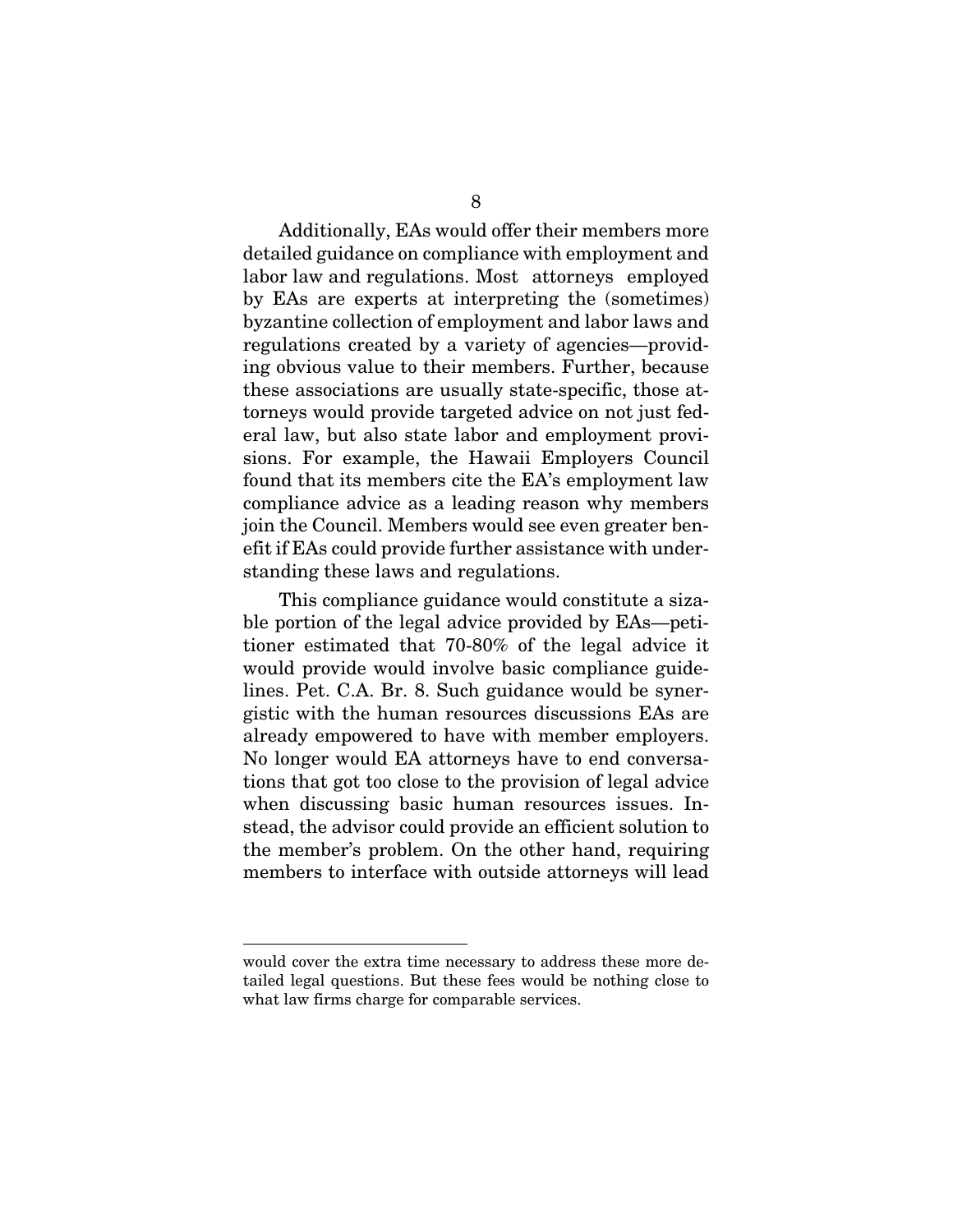to duplicative discussions, and impose needless inefficiencies on legal matters with which EA attorneys are intimately familiar.

Finally, EAs would be available for a variety of ancillary matters directly related to their member's employment needs. For example, associations could assist members who receive Equal Employment Opportunity Commission inquiries, Department of Labor wage and hour complaints, Occupational Safety and Health Administration complaints, and similar inquiries related to agency investigations. EAs also could work hand-inhand with new employers in developing workplace policies, such as employee handbooks. *See, e.g.*, Pet. C.A. Br. 5-7. Some associations are limited in their ability to help members develop employment handbooks and policies because their state UPL rules require a final review by a private attorney. *Id.* This leads to another source of inefficiencies for members—the attorney will bill the member for review of the *entire handbook*, making the association's initial assistance largely redundant. Instead of promoting the efficient practice of law, UPLs as applied to not-for-profit EAs add unnecessary roadblocks to employers' compliance with state and federal law.

2. Small businesses, in particular, would benefit from EAs' legal advice. The U.S. Small Business Administration estimates that, as of 2015, there were 30.2 million small businesses in the United States, employing almost 59 million people.<sup>5</sup> That constitutes

<sup>5</sup> U.S. Small Bus. Admin. Office of Advocacy, *2018 Small Business Profile* 1, https://www.sba.gov/sites/default/files/advocacy/ 2018-Small-Business-Profiles-US.pdf (last accessed Oct. 2, 2019).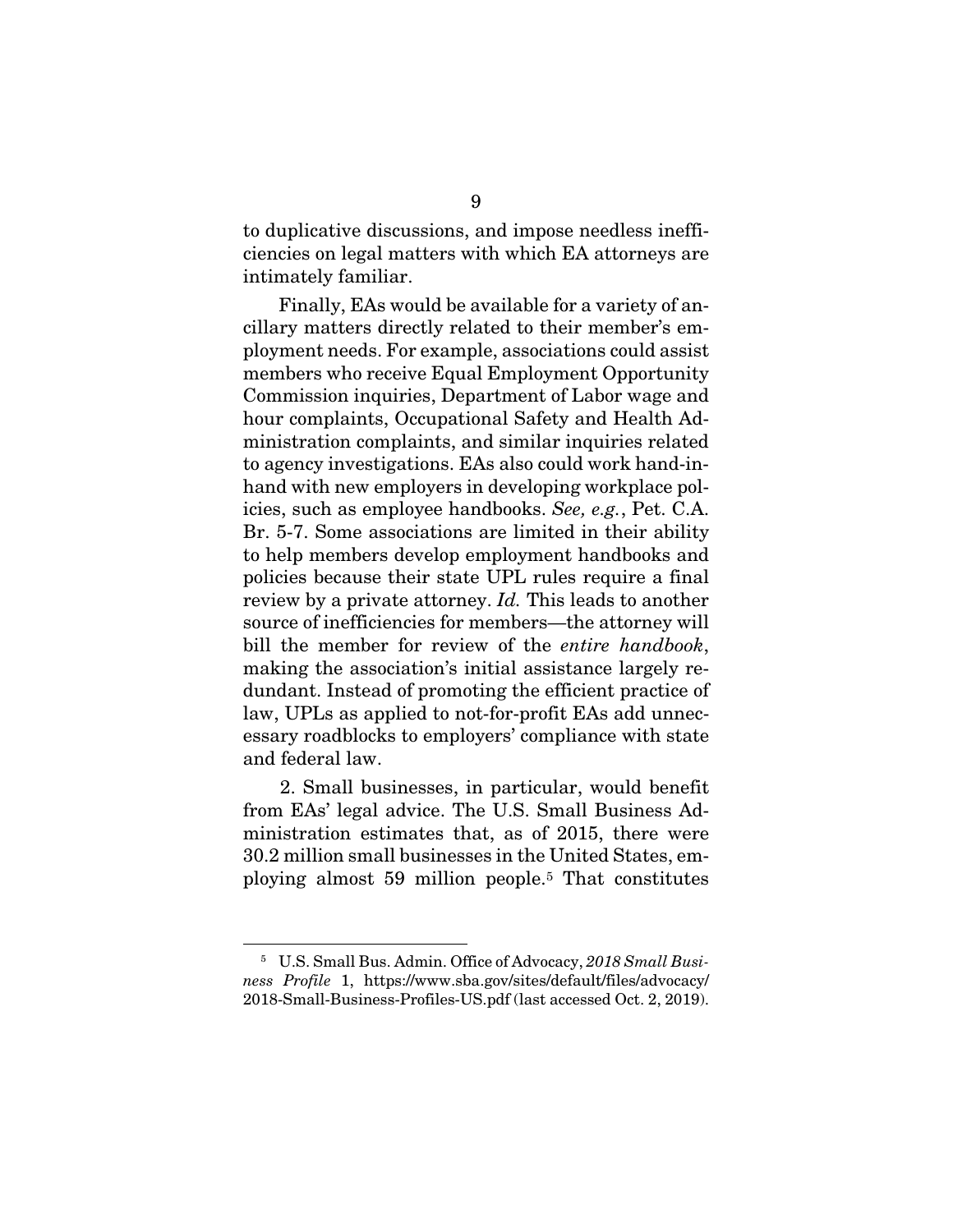$47.5\%$  of the private workforce in the country,<sup>6</sup> and that percentage grows each year. These businesses are responsible for tremendous job creation. In 2015 alone, small businesses created 1.9 million net jobs, with firms of fewer than 20 employees adding 1.1 million of those jobs.7 The growth of small businesses is accordingly a critical driver of the national economy. And much of those gains come from some of the smallest businesses, including startups.

Those businesses are exactly the entities that would most benefit from assistance by their EA. As these businesses begin to expand, new human resources and legal issues will arise, and they will need to navigate them. But while large corporations can afford their own in-house lawyers or outside counsel, small businesses frequently cannot. Small businesses *need* a cost-effective source of basic legal advice, lest they risk noncompliance.

If that advice is not available, many small businesses will attempt self-help from the Internet. But the risks inherent to businessmen turning to unverified and unsourced legal "advice" on a professionallooking webpage are beyond obvious. A business may not look up the correct body of law; the advice they find may not be sound or up to date; and of course they cannot find what they do not look for—and so if the business itself has not identified all of the pertinent legal questions, it will never find the correct answers. The result is that employers may rely on inadequate legal advice, needlessly risking noncompliance.

<sup>6</sup> *Id.*

<sup>7</sup> *Id.*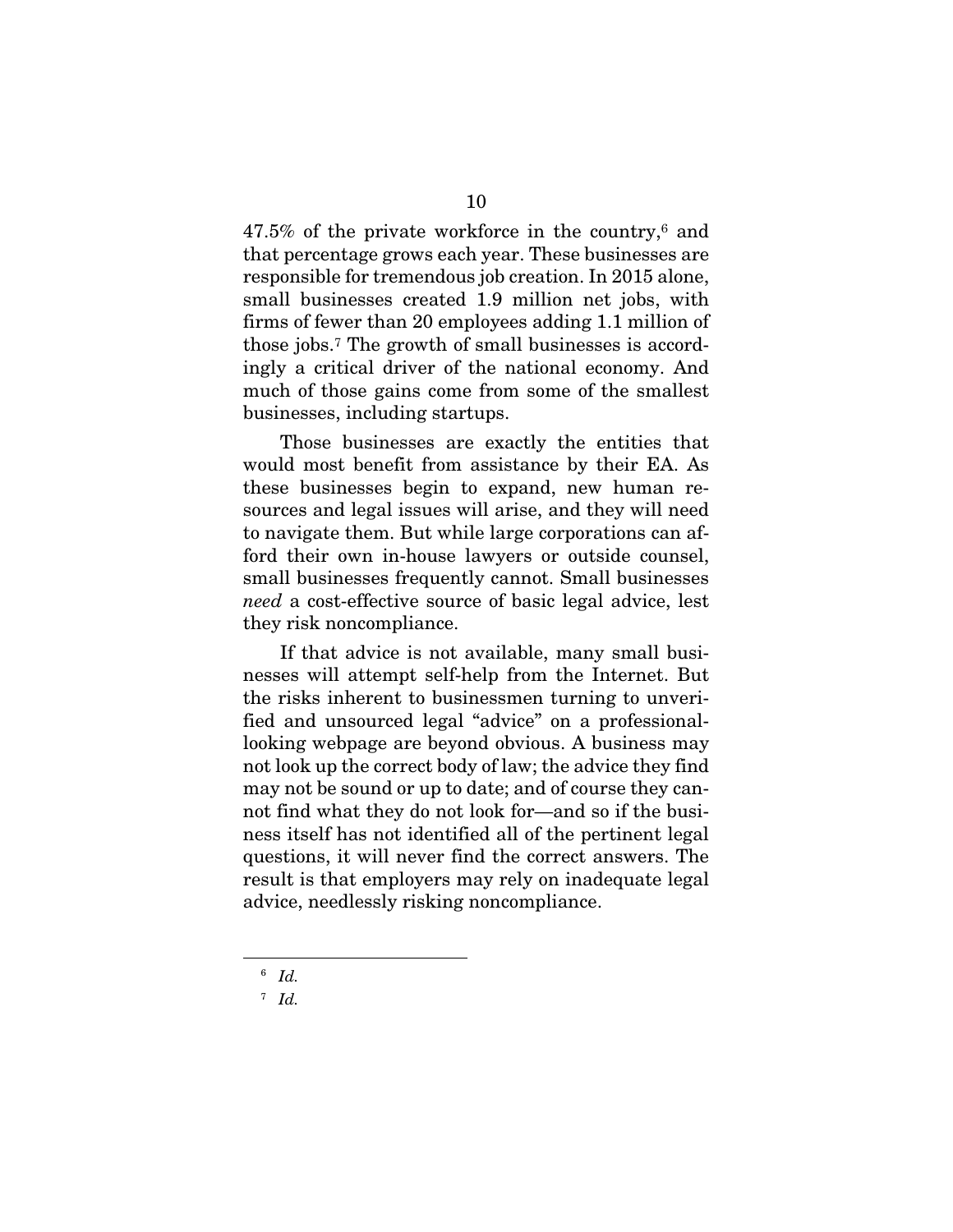These concerns are not hypothetical. When small employers are faced with an employment issue requiring professional guidance, employers have told their EAs that they are loath to pick up the phone and call an attorney, starting the clock on billing at high rates for straightforward advice. Many small businesses have reported to their EAs that they would rather take the risk of non-compliance than see that attorney's bill.

Businesses acting cautiously suffer as well. Outside counsel (or dedicated in-house counsel) are expensive—and it may very well be the case that obtaining sound legal advice imposes costs that a business cannot afford to bear. While there are some circumstances (*e.g.*, litigation, or dealing with novel and complex issues that require highly fact-specific and individualized strategic assessments) in which businesses should nevertheless hire outside counsel, the same cannot be said for everyday, run-of-the-mill issues such as basic document drafting, compliance guidance, and help with administrative proceedings. For those issues, a business that spends the money to dot the i's and cross the t's risks placing itself at a severe competitive disadvantage.

3. To be clear, EAA's concerns are about much more than businesses trying to save money on legal fees. Employers, employees, and state and federal regulators all benefit when employers receive consistent advice from reliable sources, which allows these businesses to comply with employment and labor laws without having to resort to self-help. As many nascent businesses cannot consistently afford legal advice from traditional law firms, their reliance on self-help cre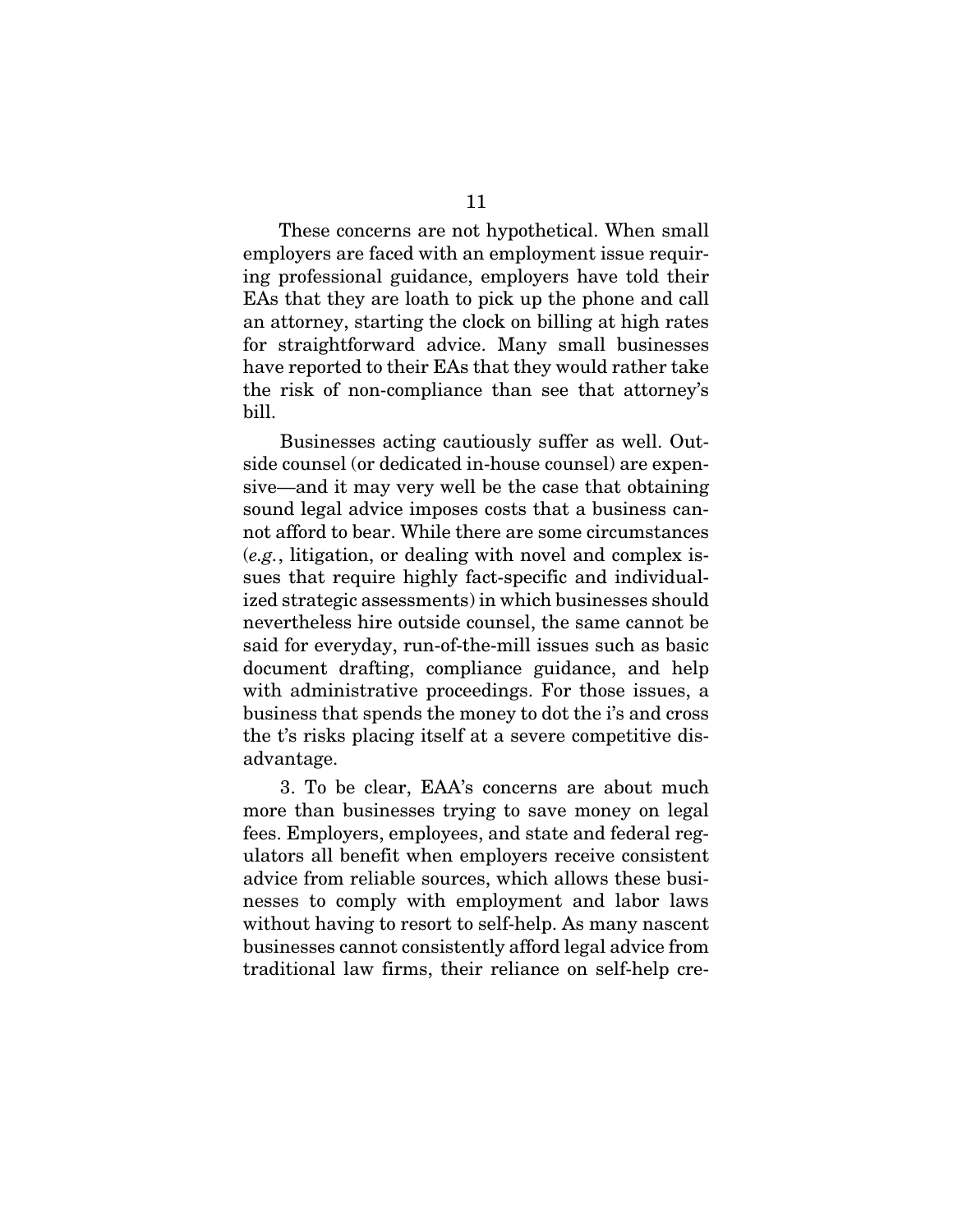ates more work for regulators—who investigate potential noncompliance—and employees—who face an inconsistent and unreliable environment where lateral mobility could be unintentionally restricted by employers who do not fully understand the ins-and-outs of employment law. And both state and federal courts benefit from accurate legal advice because, if employers comply with the law, then court resources will not be tied up to resolve these clearly avoidable disputes.

There is an obvious solution to all of these problems: the provision of accurate, up-to-date legal advice by not-for-profit EAs would fill an important gap in the market, and ensure that businesses of all sizes can access reliable, cost-effective legal advice from licensed attorneys. *See* Neil M. Gorsuch, *Access to Affordable Justice*, 100 Judicature 46, 49 (2016) (noting the need for a "more nuanced approach" to UPLs that would provide greater "access to competent and affordable legal services."); *see also* Neil M. Gorsuch, *A Republic, If You Can Keep It* 254-58, 267 (2019) (arguing for greater access to affordable justice). EA attorneys are ready to provide this advice, and employers are eager to receive it. The only real obstacle standing in the way is the overbroad application of UPLs.<sup>8</sup>

#### II. THE FOURTH CIRCUIT'S DECISION IS WRONG.

### A. The Fourth Circuit's Decision Contravenes This Court's Precedents.

As detailed by CAI's petition, the Fourth Circuit erred in concluding that North Carolina's UPL did not

<sup>8</sup> EAA, like petitioner, does not believe that UPLs should be facially invalidated. EAA instead supports petitioner's argument that UPLs are unconstitutional as applied to not-for-profit EAs.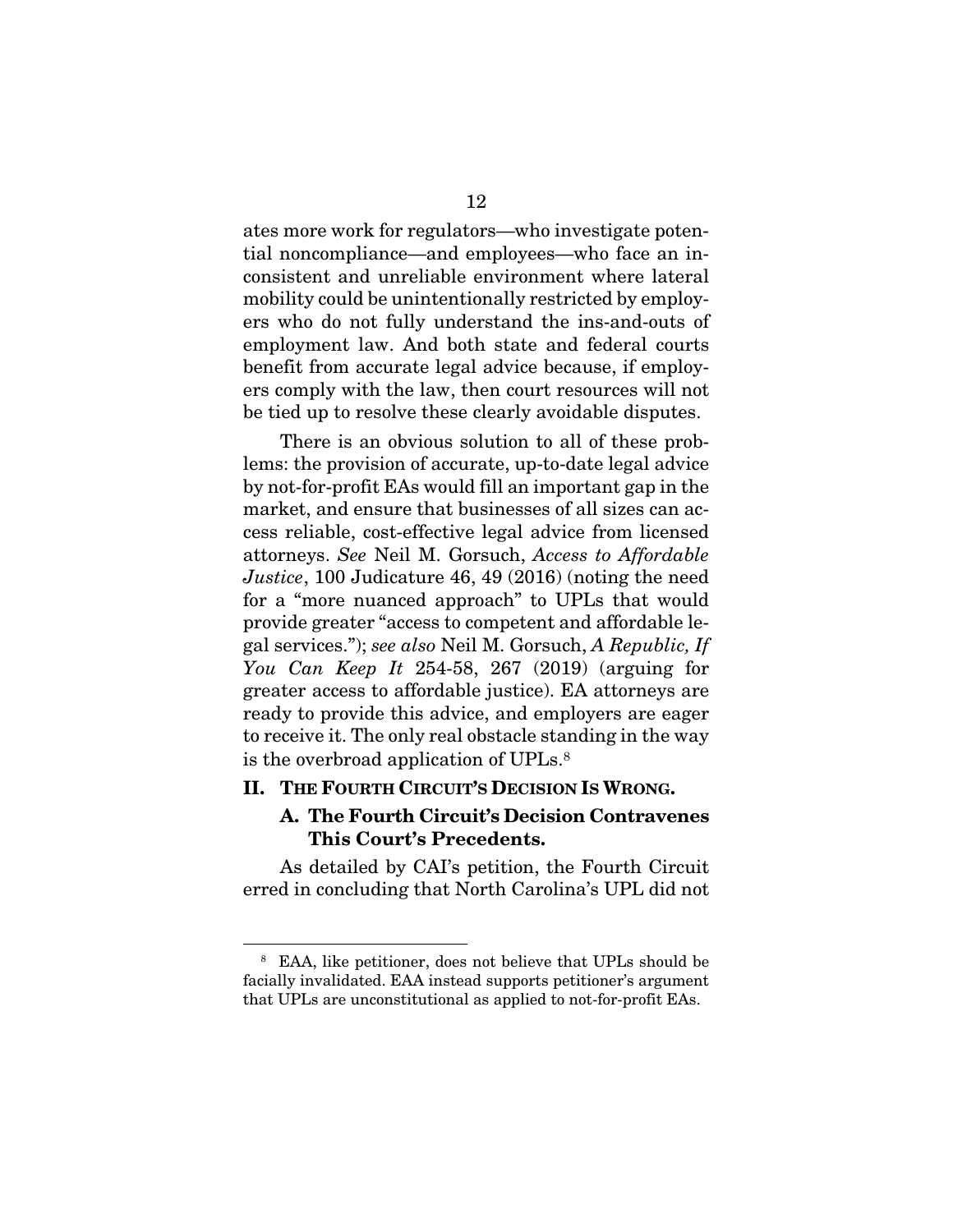violate petitioner's First Amendment rights to free association and speech. Pet. 23-37. The court incorrectly interpreted the associational rights established by this Court's decisions in *NAACP v. Button*, 371 U.S. 415 (1963), and *United Mine Workers of America v. Illinois State Bar Association*, 389 U.S. 217 (1967) (*UMW*), as applying to certain not-for-profit associations like employee unions and public interest organizations while excluding not-for-profit EAs that serve the interests of their employer members. Pet. 23-31. The Fourth Circuit also ignored this Court's recent clarification of the scope of free speech rights available to professional organizations in *National Institute of Family & Life Advocates v. Becerra*, 138 S. Ct. 2361 (2018) (*NIFLA*), in essence readopting the "professional speech doctrine" that *NIFLA* explicitly rejected. Pet. 31-37. These substantial errors justify review by this Court.

This Court has recognized the value that not-forprofit organizations provide to their members as a centralized advocate and support system. The Court has repeatedly found that the limited legal advice EAs want to offer to their members would be protected by the First Amendment when given by unions to their *employee* members, *Bhd. of R.R. Trainmen v. Virginia ex rel. Va. State Bar*, 377 U.S. 1 (1964); *United Transp. Union v. State Bar of Mich.*, 401 U.S. 576 (1971), or by public interest firms on behalf of their members, *In re Primus*, 436 U.S. 412 (1978); *Button*, 371 U.S. 415.

There is no principled distinction between those cases and this one. This Court's opinion in *UMW* is particularly instructive. In *UMW*, a "Union had employed a licensed attorney on a salary basis to represent any of its members who wished his services to prosecute workmen's compensation claims before the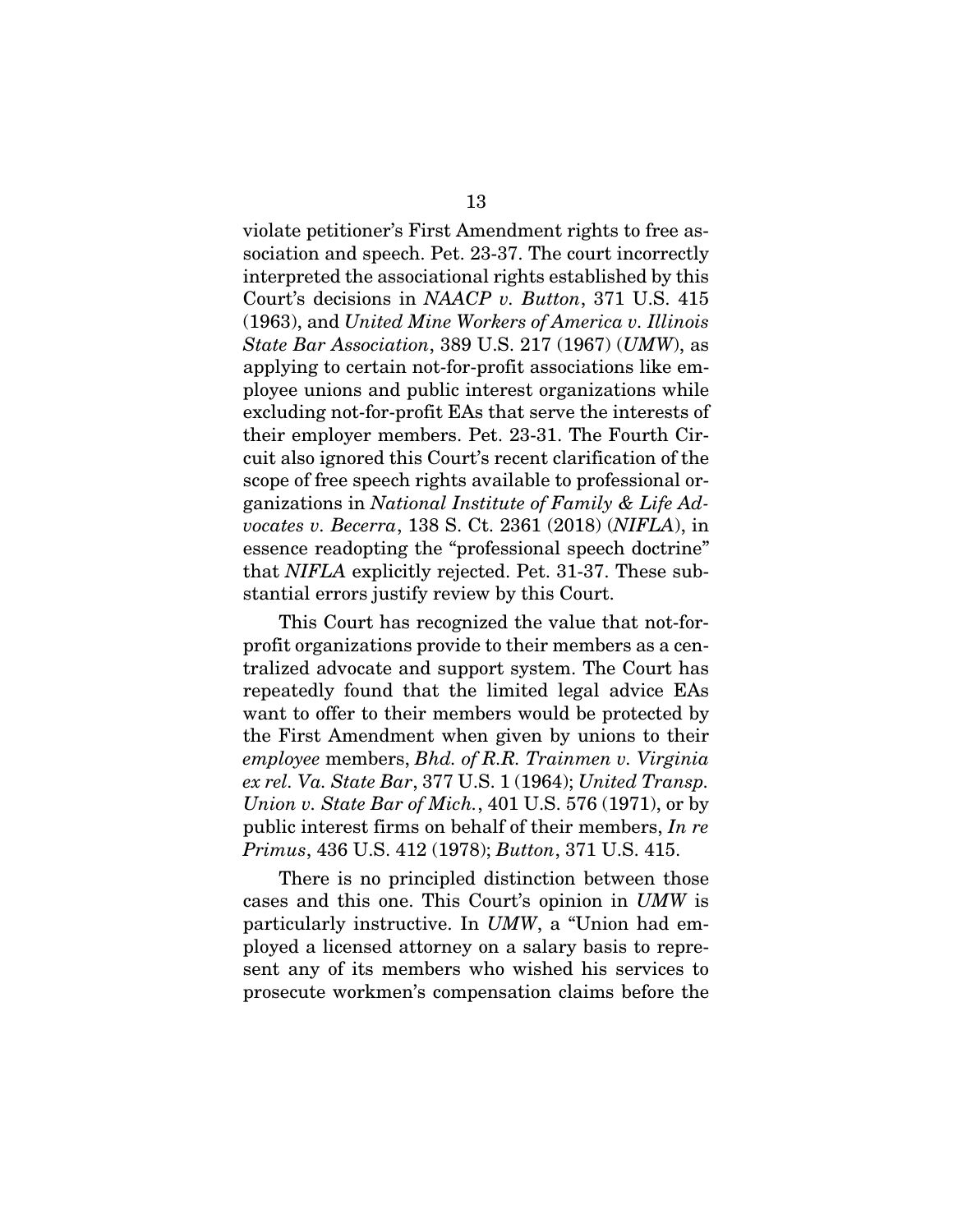Illinois Industrial Commission," and a state bar association claimed that this constituted "unauthorized practice of law." 389 U.S. at 218. This Court rejected the argument, explaining that "the freedom of speech, assembly, and petition . . . gives [the union] the right to hire attorneys on a salary basis to assist its members in the assertion of their legal rights." *Id.* at 221- 22. The Court recognized that state UPLs are intended to "protect the public and . . . preserve . . . the administration of justice," but can "in their actual operation significantly impair the value of associational freedoms." *Id.* at 222. Reconciling these competing imperatives, the Court held that the "distant possibility of harm" from potential conflicts of interests "could not justify a complete prohibition" on collective efforts to obtain representation. *Id.* at 223.

This holding applies with full force to EAs like petitioner, and the sorts of legal services they wish to provide. Like a union, EAs are member-led organizations that employ licensed attorneys on a salaried basis to provide limited legal advice to members. Just like unions, EAs have associational freedom that the First Amendment protects. And any ethical concerns, as explained *supra*, are purely hypothetical. Indeed, this Court already concluded that overbroad application of UPLs is "not needed to protect the State's interest in high standards of legal ethics." *UMW*, 389 U.S. at 225.

The Fourth Circuit distinguished EAs from other not-for-profits because it believed that the advice they provide would be "for commercial ends," Pet. App. 11a. That is both inaccurate—given that these organizations do not exist to derive profit, but merely to provide useful assistance to their members—and irrelevant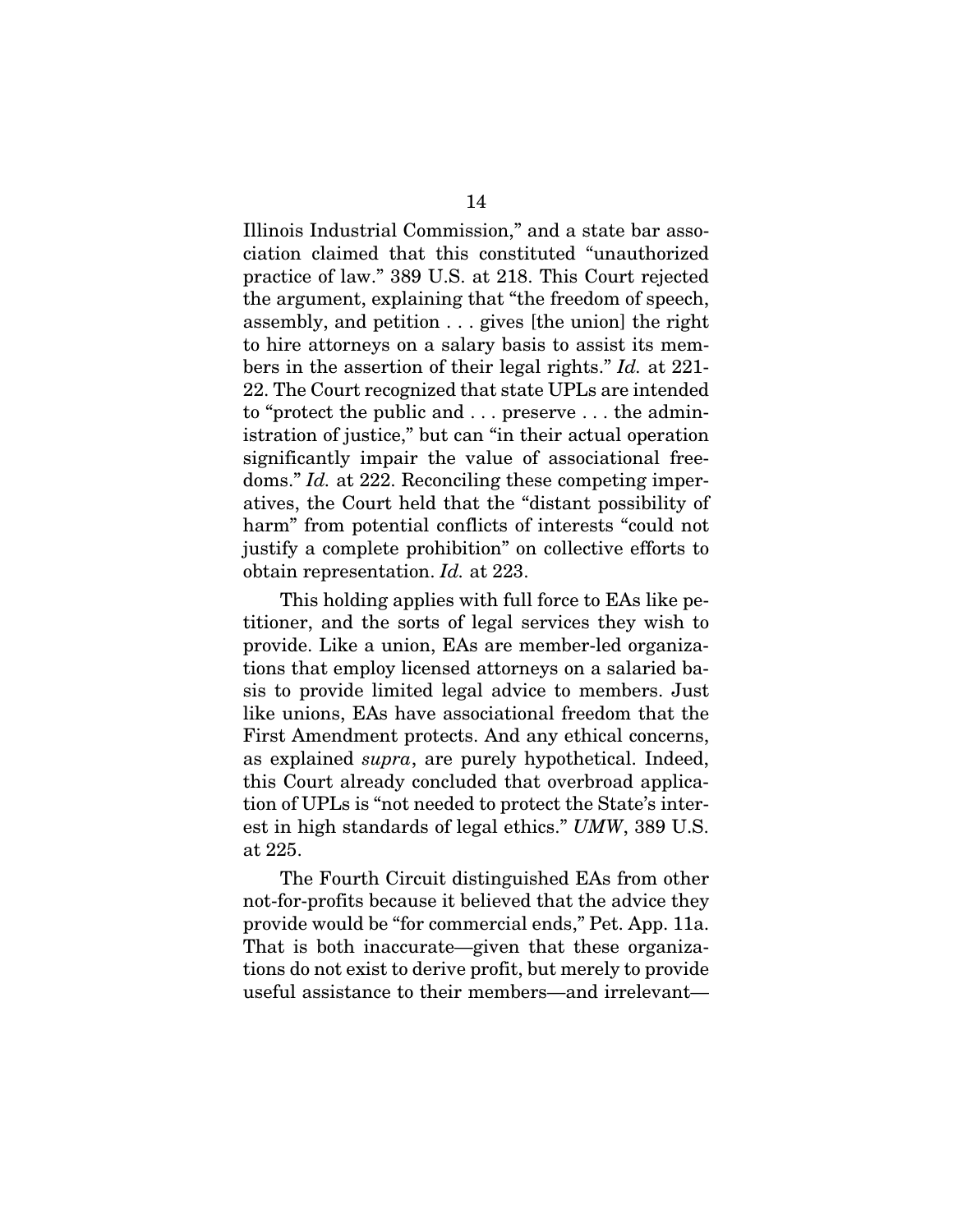as "the First Amendment does not protect speech and assembly only to the extent it can be characterized as political." *UMW*, 389 U.S. at 223. Indeed, in *UMW* itself, the representation the union provided to its members related to indistinguishable commercial matters (workmen's compensation disputes).

The Fourth Circuit also erred by construing this Court's precedents as emphasizing "access to the courts"—as opposed to access to legal services more broadly. Pet. App. 11a. This Court's precedents are not so limited. In *United Transportation Union v. State Bar of Michigan*, the Court explained that "[a]t issue is the basic right to group legal action" and "enabling their members to meet the costs of legal representation." 401 U.S. at 585-86. And in *UMW*, the challenged practices involved representation before a state agency—the Illinois Industrial Commission—not a court. 389 U.S. at 218-22; *see also id.* at 222 (noting that the right at issue was "the right of an association to provide legal services for its members," not limited to services in connection with litigation). Thus, this Court has established a protected interest in having affordable access to legal services, not just access to courts. That makes sense because access to this broader array of legal services is, for most businesses, an essential prerequisite to deciding whether to go to court.

At bottom, the Fourth Circuit simply missed that *UMW* controls this case. Only this Court can reverse that holding.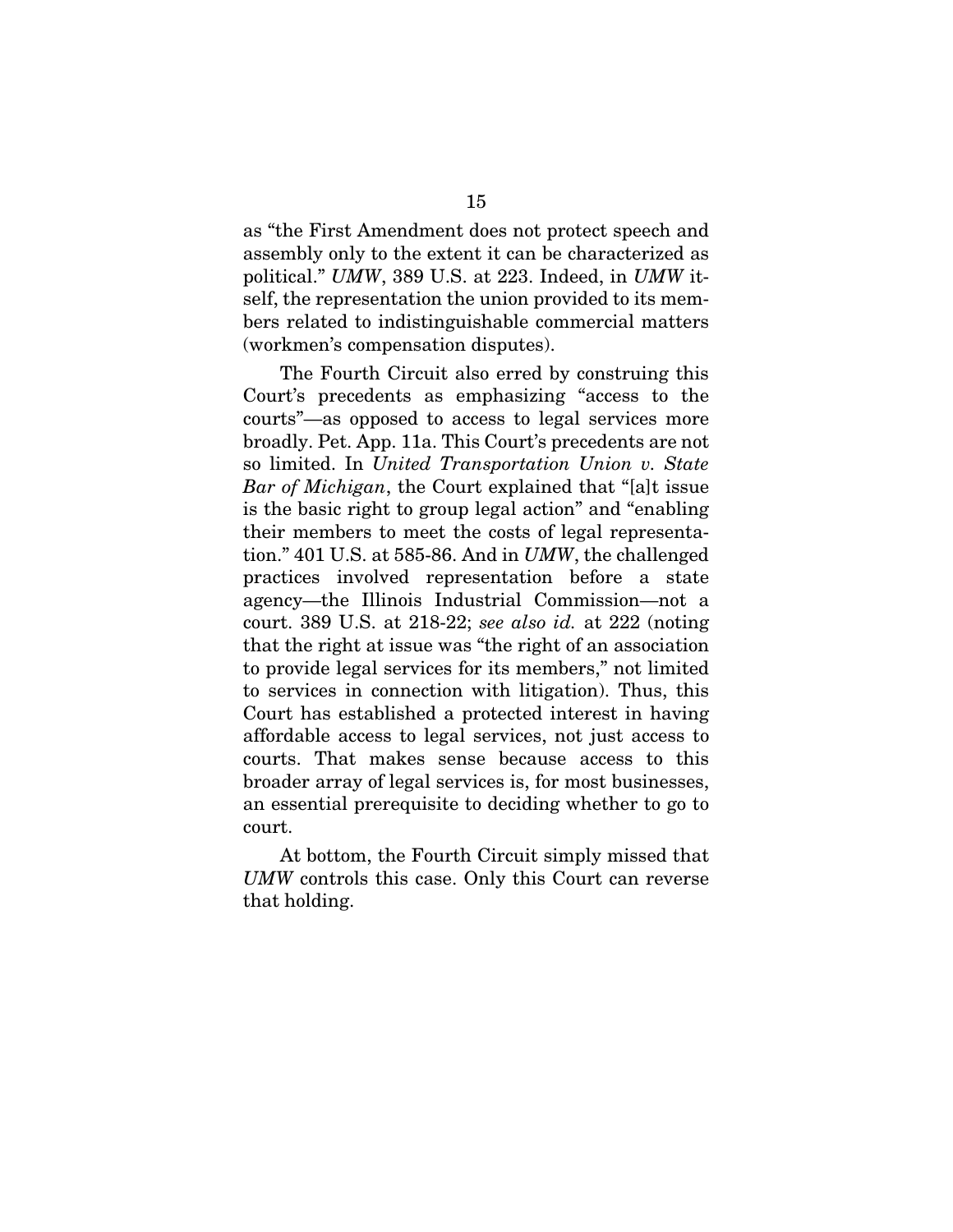### B. The Fourth Circuit's Policy Concerns Do Not Justify Its Result.

To justify its decision, the Fourth Circuit emphasized perceived ethical concerns arising from EAs providing legal services to members. In this analysis, the court of appeals gave short shrift to the employers' interest in access to cost-effective legal advice, and failed to credit the limited nature of the legal advice EAs seek to provide to their members. Pet. App. 3a-4a. Instead, the court took the N.C. State Bar at its word that the provision of *any* legal service to third parties by attorneys employed by non-lawyer-helmed corporations would create intractable conflicts of interest dangerous to attorney-client relationships and the legal profession. *Id.* at 5a-6a, 11a-13a, 18a-19a. On closer examination, the Fourth Circuit's concerns are overblown, and do not justify restricting EAs from providing legal advice.

As an initial matter, the State Bar's claims deserve close scrutiny. An entity seeking to restrict associational freedom should not be permitted to do so only on the basis of speculation. Absent some evidence that conflicts of interest—or other behaviors that harm clients—are likely to arise, the State Bar's argument should fail. In this case, there is at least some experience, in the handful of States that permit EAs to provide legal advice to their members, refuting the State Bar's speculation about harm. *See supra* note 3. That experience undermines any empirical foundation for the Fourth Circuit's holding. For the reasons given below, the court of appeals' reasoning is also wrong as a matter of logic and law.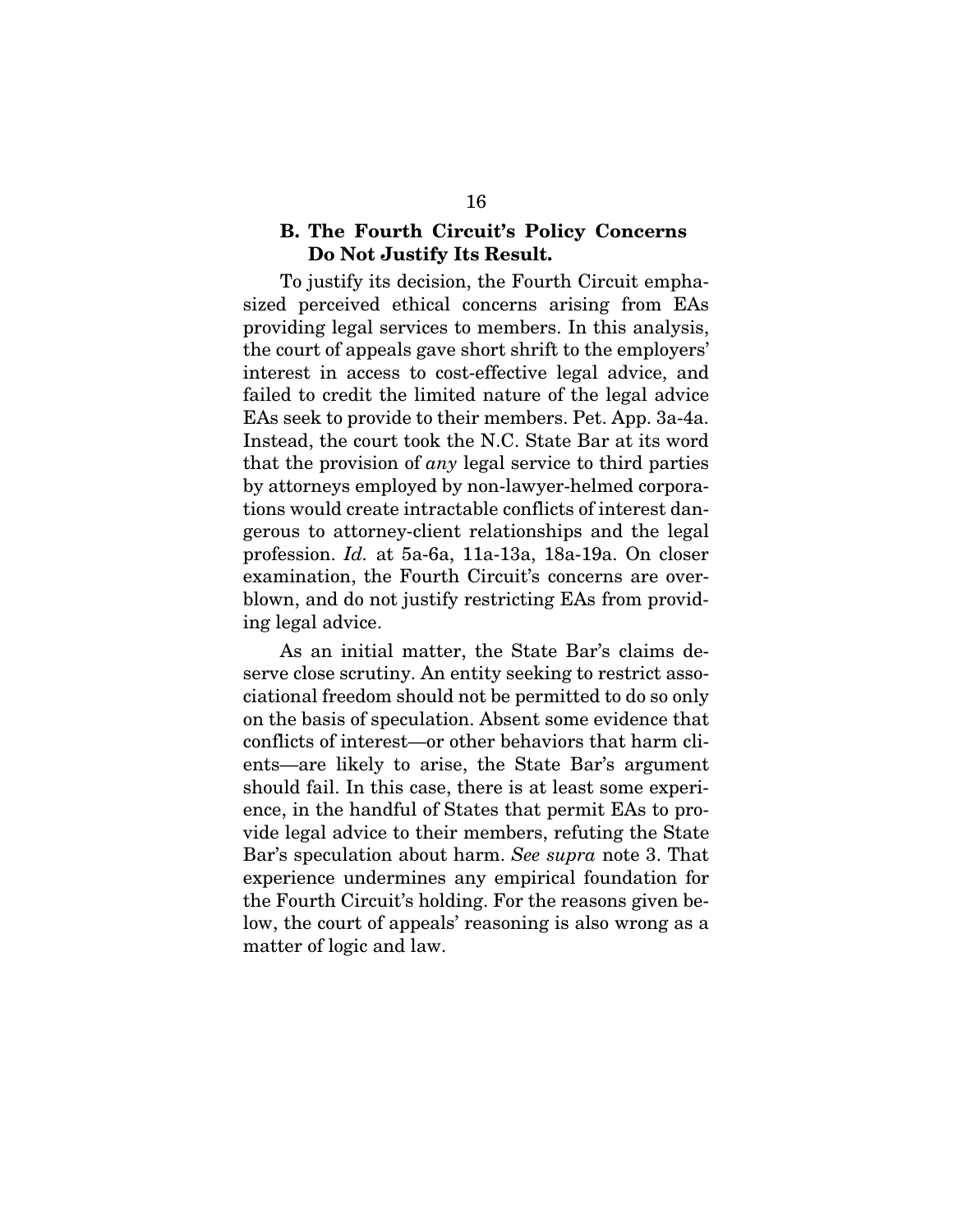1. As explained above, EAs seek to supplement their traditional role in providing human resources assistance so that members can avoid litigation, either by complying with the law or resolving matters quickly, efficiently, and economically while still in administrative proceedings. EAs have no desire to be a one-stop-shop for all legal issues that an employer might face, and have no intention to displace law firms altogether, even within the sphere of employment and labor law.

Thus, EAs do not anticipate representing members in litigation before courts, or providing advice on complex areas of law like tax or bankruptcy that are not within their traditional bailiwick. For example, CAI has disclaimed providing "legal assistance with NLRB, ERISA, immigration, tax, employee-benefit matters, or litigation." Pet. C.A. Br. 8. And while other EAs may seek to assist members in administrative proceedings before agencies, that assistance would end before the member undertook any proceedings in court.

This matters because the relief petitioner and other EAs seek is not a wholesale restructuring of the practice of law that might reasonably raise concerns about the integrity of the legal profession. Instead, petitioner and other EAs seek only an incremental expansion of their ability to serve their members—similar to what those members can already get from inhouse counsel (if they could afford it). This is consistent with existing practice in some jurisdictions. A number of EAs provided affidavits below stating that they have attorneys on staff that have provided limited legal advice to member employers for some time, and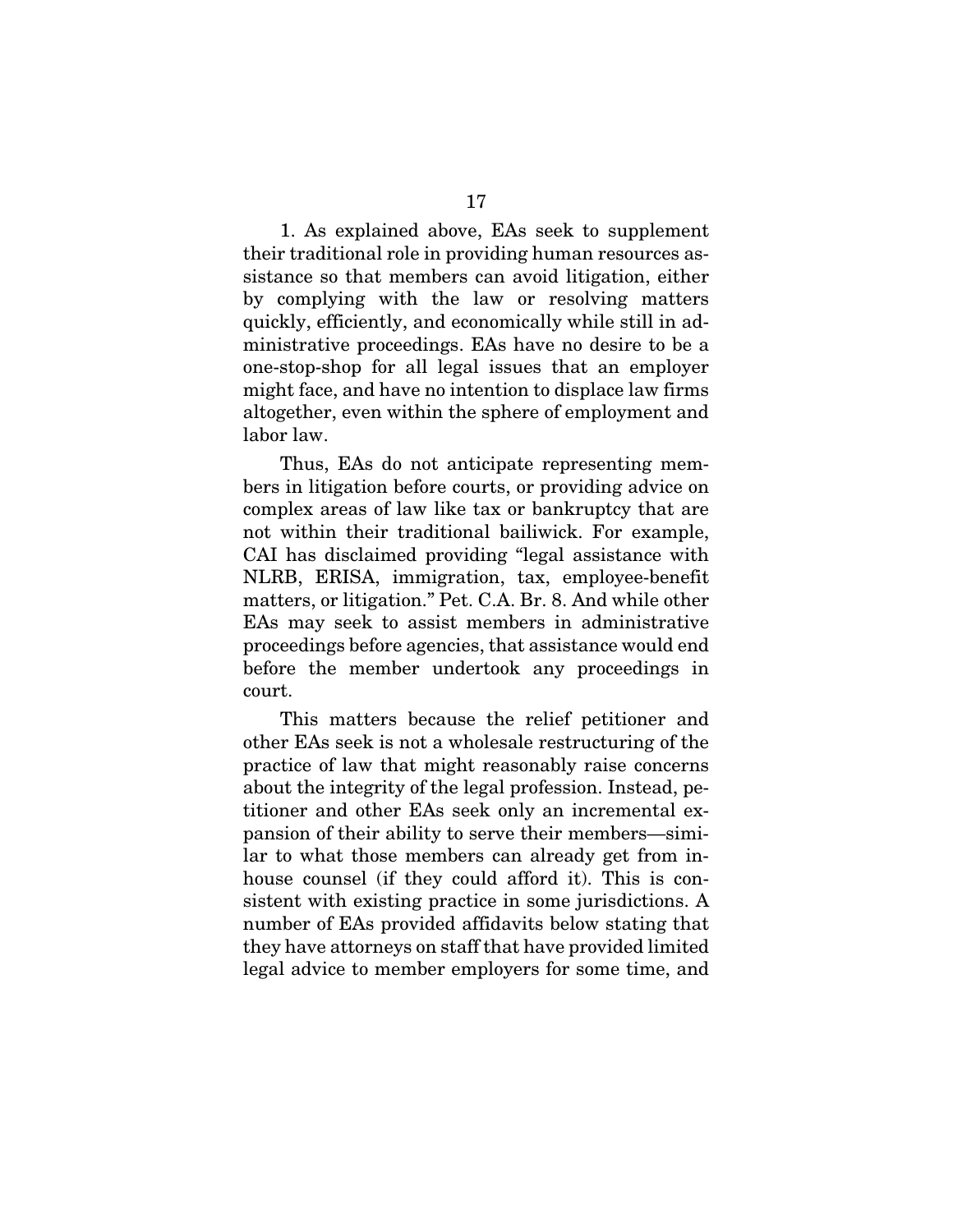these attorneys act under detailed restrictions imposed by the EA to prevent against any potential ethical concerns. *See, e.g.*, C.A. J.A. 175-76, 182-84, 198- 201, 214-19. State bars have not attempted to stop this practice in these jurisdictions, apparently recognizing that more limited, existing ethical bars, such as the requirement that licensed attorneys maintain their independence and professional judgment, provide all of the protection necessary to overcome ethical concerns. Restricting the overbroad application of UPLs to notfor-profit EAs in States like North Carolina therefore would not require the Court to restructure state ethical rules on any large scale.

It also matters because the limitations that EAs would impose on the types of legal advice provided to members diminish the potential for conflicts of interest. Drafting assistance with employer handbooks, employment contracts, and severance agreements, along with basic compliance advice and regulatory support under generally applicable labor and employment law is unlikely to place the associations' attorneys at loggerheads between their duties to their employerclients and their position as employees of the associations.

This case is accordingly *a fortiori* from cases in which this Court has held that attorneys employed by advocacy organizations can represent their members in court. In those cases, one could imagine that an advocacy organization's interests might diverge from the interests of an individual member: the organization, for example, might want to set a precedent, while the member might just want a favorable settlement, even if that means forgoing an opportunity to develop the law. The organization's attorneys might therefore find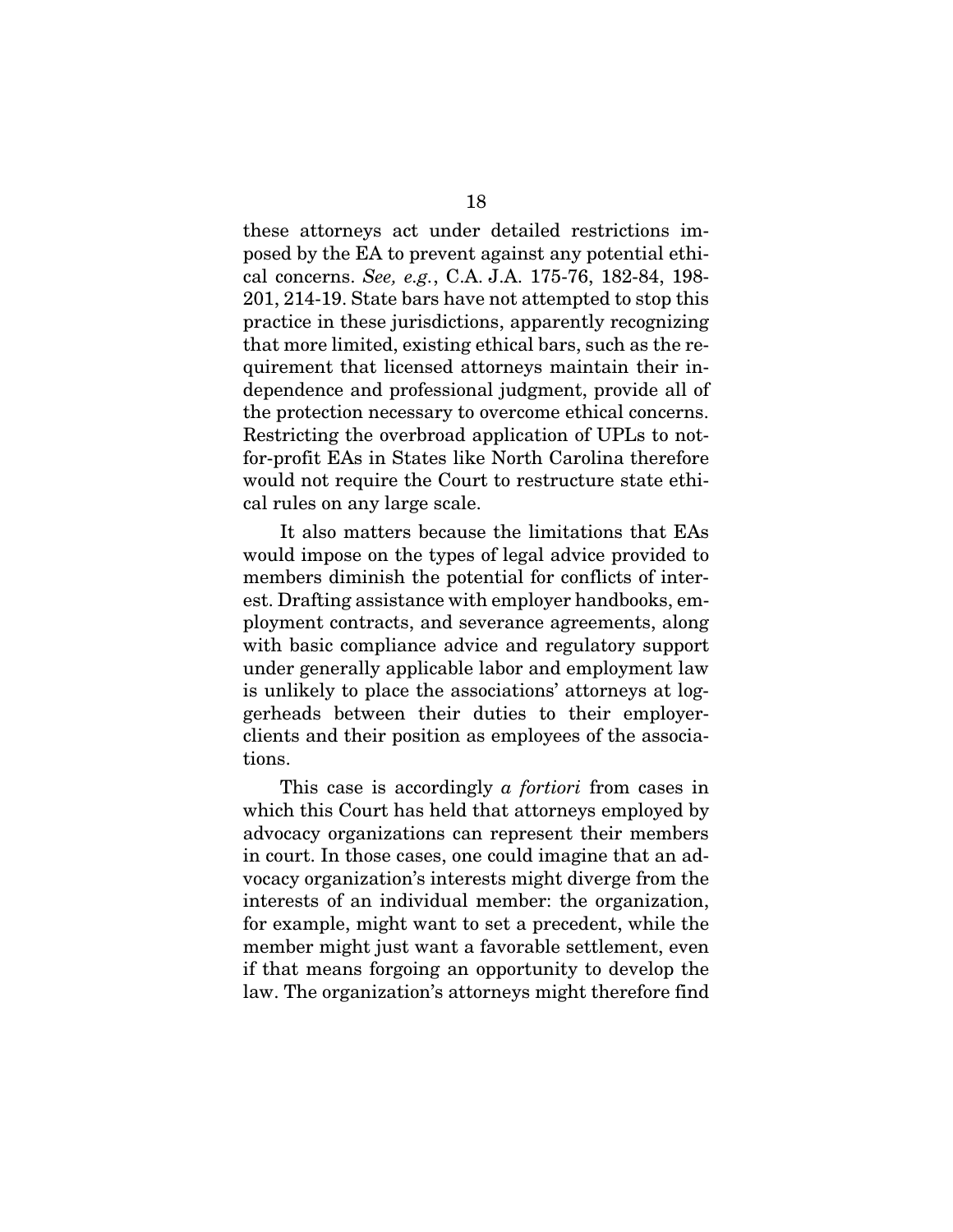themselves conflicted between their duty to their employer and its mission, and their duty to their client. But this Court held that even in those circumstances, "a State may not, under the guise of prohibiting professional misconduct, ignore constitutional rights." *Button*, 371 U.S. at 439. The balance between First Amendment rights and the State's interests in preventing conflicts of interest tilts even more heavily in favor of associations here because the potential for conflict in this case is much lower.

2. The structure of EAs also makes conflict between an EA and a member unlikely. Although many EAs are controlled by non-attorneys, their not-forprofit status and institutional purpose insulate them from the economic opportunism that generally justifies the ethical bars on the corporate practice of law. EAs do not exist to make a profit—they are created by employers to provide assistance with the every-day difficulties that arise when owning a business.

Members control EAs and therefore would set the rates for legal services provided by the association, either through annual dues or through affordable hourly rates. There is no incentive for members to set high fees—as those fees would come from their own pockets. Other incentives dissuade against enacting low fees or setting a small budget for legal advice—it is difficult to attract the best attorneys to work for the EAs unless they are good paying jobs. Moreover, because members serve on the governing boards of each association, they can ensure the quality of the legal advice provided by EA attorneys. As the entity both receiving the legal advice and setting the fees for said advice, there is no conflict created by provision of legal advice by the EAs *own employees* to its *own members*. The interests of the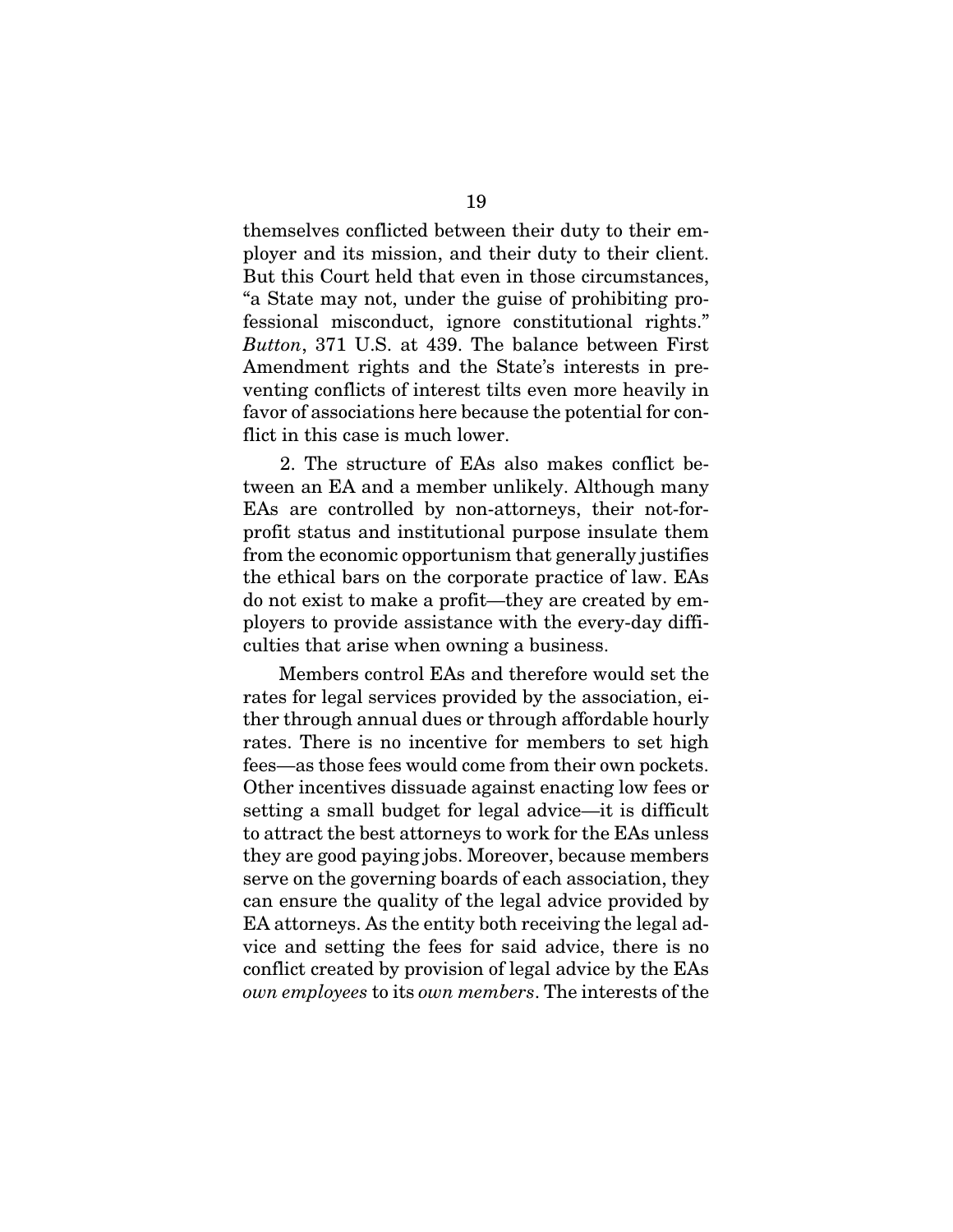only two relevant parties are aligned—members set the fees paid to the attorneys for legal advice through determining attorney salaries, and the attorneys act in the best interest of their clients, who also happen to be their employer since the association exists solely at its members' behest.

On the other hand, for-profit businesses provide services to non-related individuals or organizations, such that often there is no relationship between the provider of services and the recipient. Because those corporations would not be harmed by setting high fees for legal advice provided to unrelated third-parties (except through basic competition for services), there is at least the potential for conflicts of interest. Those employee attorneys would be caught between maximizing profit for their employer and providing efficient legal advice to the third-party client. By hiring and paying their own attorney employees to provide services only to members, EAs avoid these potential ethical pitfalls. *See UMW*, 389 U.S. at 224 ("[T]here was absolutely no indication that the theoretically imaginable divergence between the interests of the union and member ever actually arose[.]").

EAs are most similar to public-interest organizations, unions, insurance company staff attorneys that provide representation to insureds, or in-house attorneys working at a business, which are frequently exempted from the scope of UPLs because (like EAs) they lack the ethical pressures that exist in a for-profit environment. *See, e.g.*, N.C. Gen. Stat. § 84-5.1.

3. Third, EAs utilize a variety of protective measures similar to those used by law firms to protect against ethical violations. Importantly, the lawyers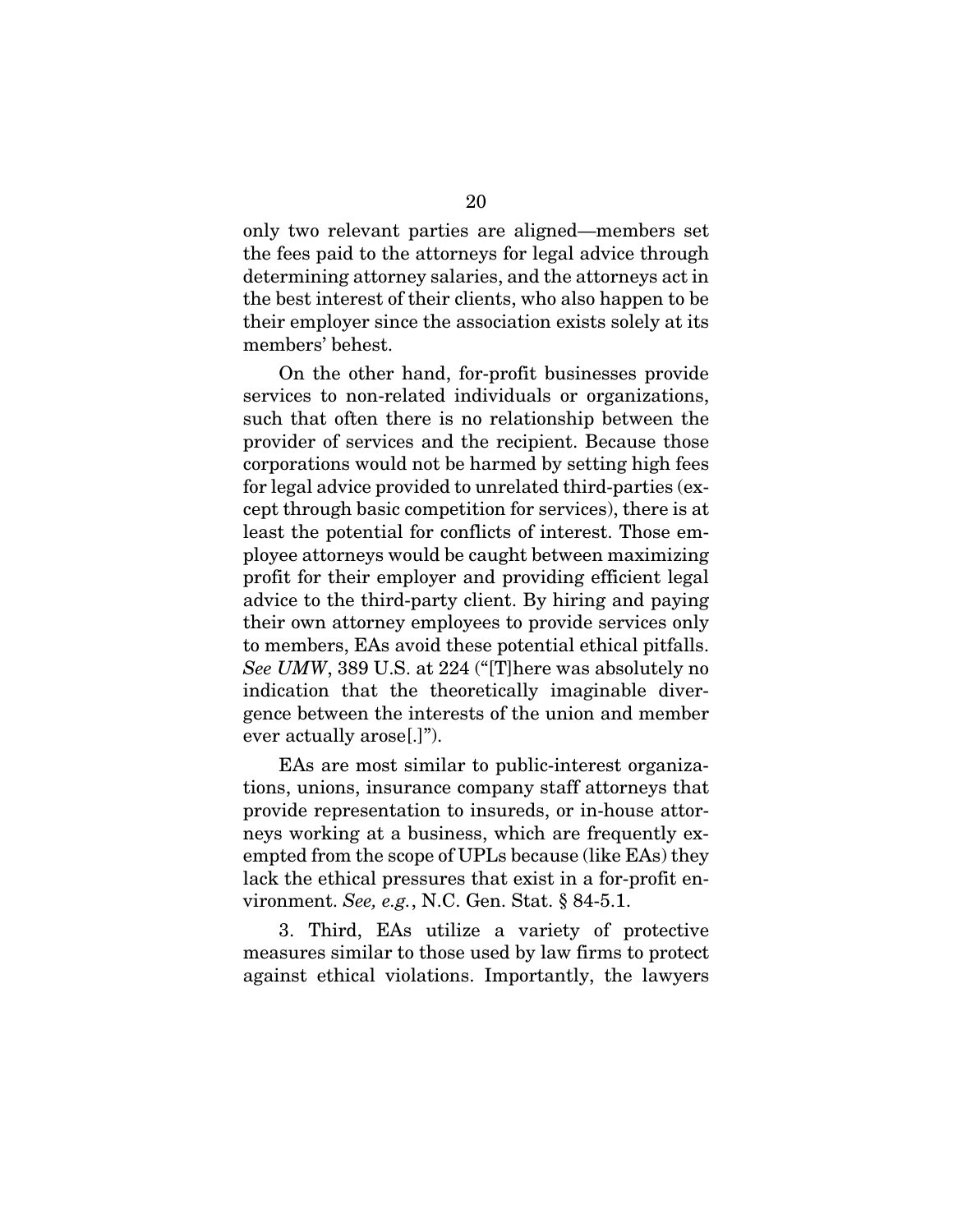who work for EAs are fully regulated by their respective state bars and rules of professional responsibility. EA attorneys would be subject to the same disciplinary proceedings and malpractice suits that would apply if an attorney at a law firm provided improper compliance advice or disclosed confidential client information. Those disciplinary rules and proceedings which actually target wrongful conduct—are the right way to ensure that conflicts of interest do not taint legal representation because they are properly tailored to legitimate ethical concerns. A blanket ban on representation by corporations, on the other hand, is both unnecessary and overbroad—just like the restrictions that this Court invalidated in *Button*, *UMW*, and *Trainmen*.

EAs also have policies in place to prevent conflicts from arising *between* members when providing advice. EAs employ written policies covering the confidentiality of member information. Pet. C.A. Br. 9. And, in the rare instance where a conflict between members could arise, EAs seek a conflict waiver or choose not to represent the members any further to avoid that conflict. *Id.* For example, an EA could be asked to provide legal advice to a member with interests directly adverse to another member, such as a member seeking to assert a non-compete agreement against an employee hired by another member. In such situations, the EA will decline to provide advice to either member and will refer both members to private counsel for further advice, removing the potential for any conflicts between members.

4. Permitting EAs to provide limited legal advice is also consistent with the best institutional thinking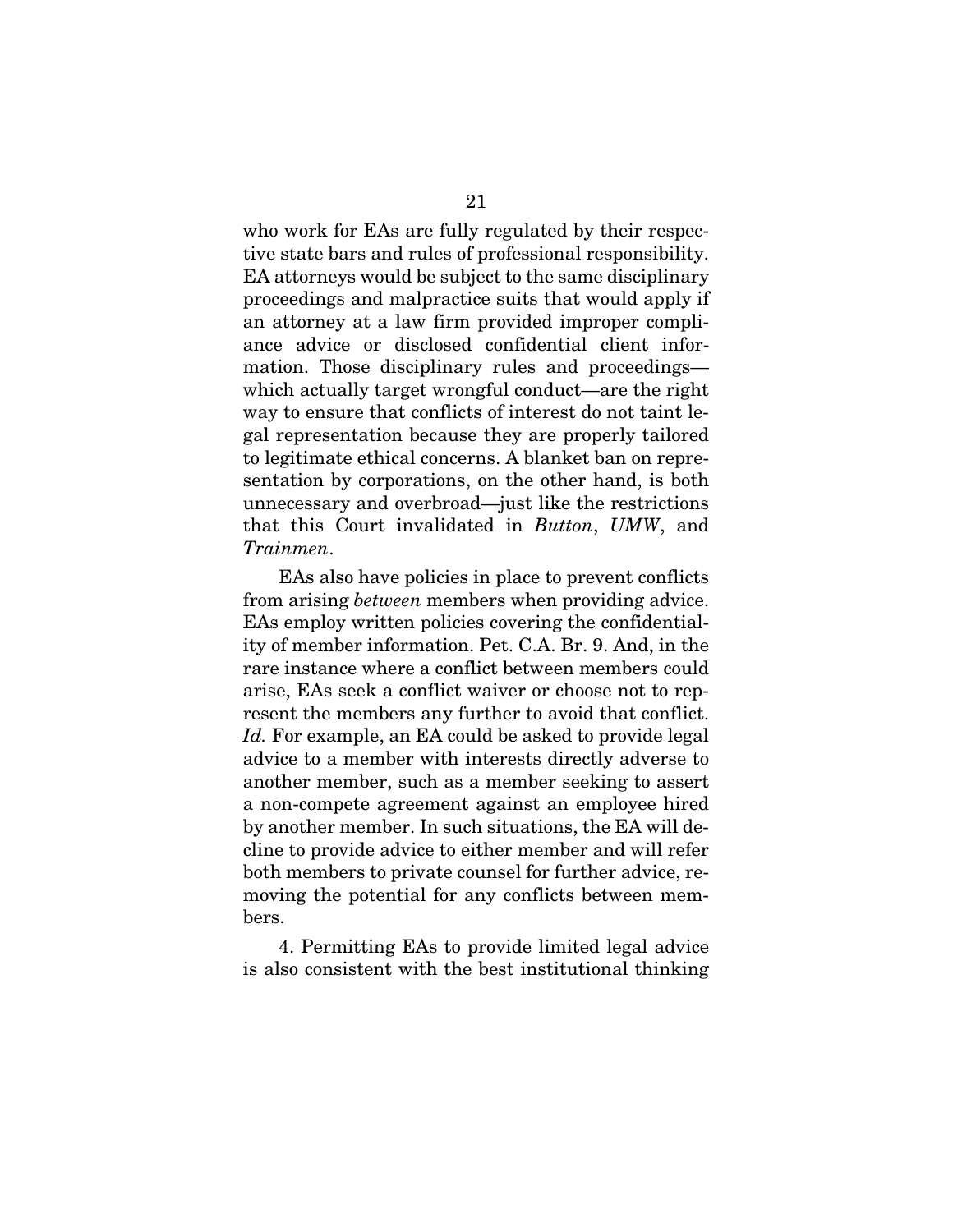in this area. In 2002, for example, the America Bar Association (ABA) attempted to determine how UPLs should be applied by examining the term "practice of law." The ABA Task Force concluded that a single model definition of when nonlawyers should be authorized to practice law was inappropriate.<sup>9</sup> Instead, the Task Force recommended that States consider factors such as "public protection and consumer safety," "access to justice," "preservation of individual choice," and "efficient operation of the marketplace" in deciding how to apply UPL statutes.<sup>10</sup> All of these factors support a supplemental role for EAs in providing legal advice to their members.

Most strikingly, the U.S. Department of Justice (DOJ) and Federal Trade Commission (FTC) provided joint comments to the Task Force, expressing concern that an overly broad definition of practice of law "could restrain competition between lawyers and nonlawyers to provide similar services to American customers," "raise costs for consumers," and "limit their competitive choices," while "[t]here is no evidence . . . of which we are aware that consumers are hurt by this competition and there is substantial evidence that they benefit from it."<sup>11</sup> Thus, "consumers generally benefit from

<sup>9</sup> *See generally* ABA Task Force on the Model Definition of the Practice of Law, *Report* (2003), https://www.americanbar.org/content/dam/aba/administrative/professional\_responsibility/modeldef\_migrated/taskforce\_rpt\_803.pdf.

<sup>10</sup> *Id.* at 5.

<sup>11</sup> DOJ & FTC, *Comments on the American Bar Association's Proposed Model Definition of the Practice of Law* 3 (Dec. 20, 2002), https://www.justice.gov/sites/default/files/atr/legacy/2008/03/26/ 200604.pdf. Within those comments, DOJ and FTC provide a list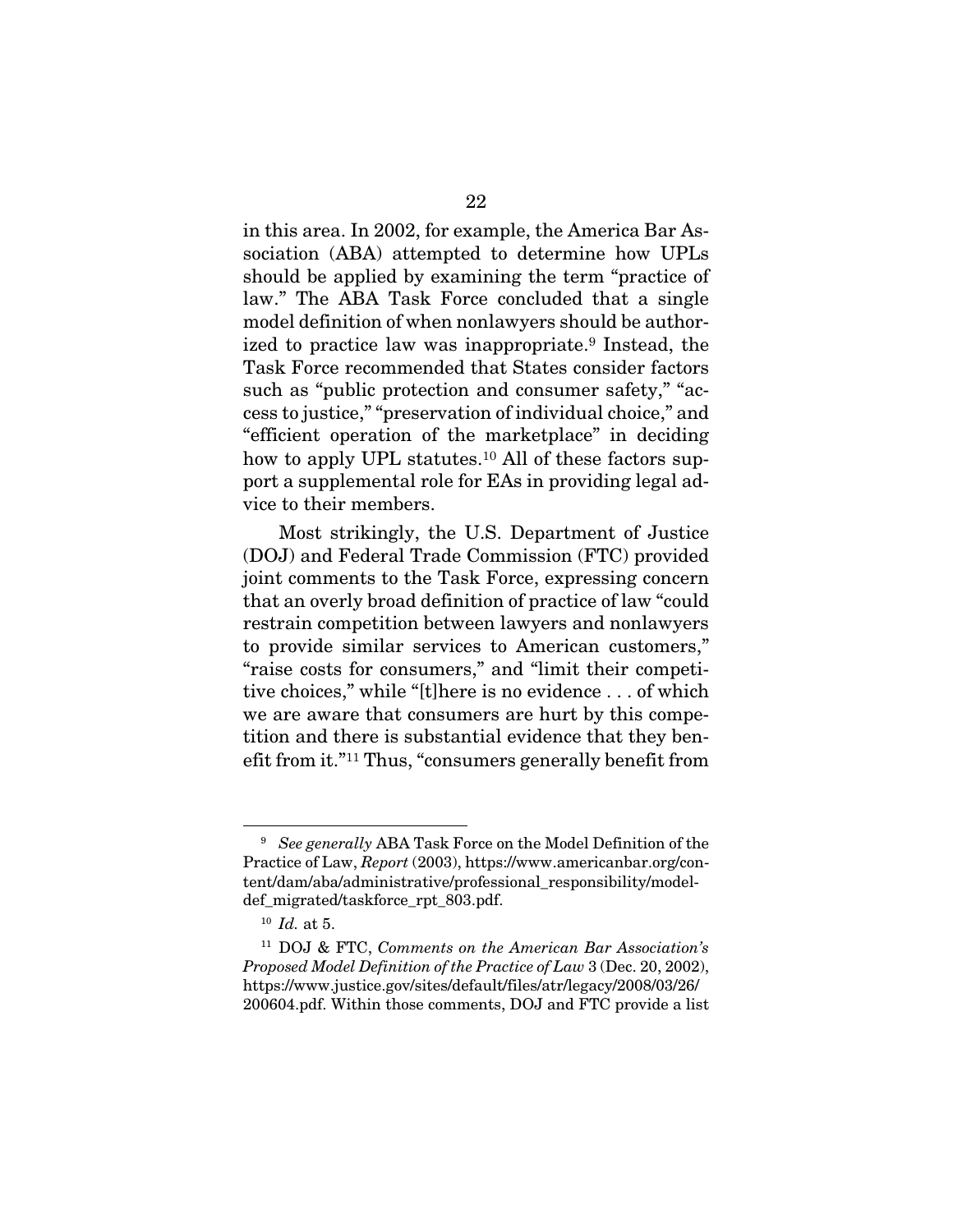lawyer-nonlawyer competition in the provision of certain services,"<sup>12</sup> and the EA's goal of providing limited legal advice to provide their members fits perfectly within this paradigm. In comments submitted during a later rulemaking by the Supreme Court of Hawaii, DOJ and FTC noted that broad application of UPLs "could preclude use of a number of services that provide reasonable options for some consumers, such as . . . human resources management and other specialists advising employers about . . . federal, state and local labor . . . and other regulatory compliance issues."<sup>13</sup> Even the federal government has recognized the unnecessary harm and overblown ethical concerns raised by application of UPLs to *exactly* the limited legal advice at issue here.

At bottom, the provision of limited legal services by EAs strikes an ideal balance between the day-today legal needs of employers with the obvious value that outside counsel and law firms would provide those members in the rare situations, like litigation, that require individualized advice. As the provision of legal advice by not-for-profit EAs would not raise any significant ethical concerns, the only remaining justification for application of UPLs here is naked economic protectionism by private practice attorneys who would lose

of similar comments submitted to state bar associations. *Id.* at 4 n.14.

<sup>&</sup>lt;sup>12</sup> *Id.* at 4; *see also id.* at 8 ("Experienced lay employees advising their employer about what their firm must to do comply with state labor laws" was an example of "lawyer-nonlawyer competition that might be eliminated" by an overly broad rule).

<sup>13</sup> DOJ & FTC, *Comments on Proposed Definition of the Practice of Law* 2 (Jan. 25, 2008), https://www.justice.gov/sites/default/files/atr/legacy/2008/02/07/229962.pdf.